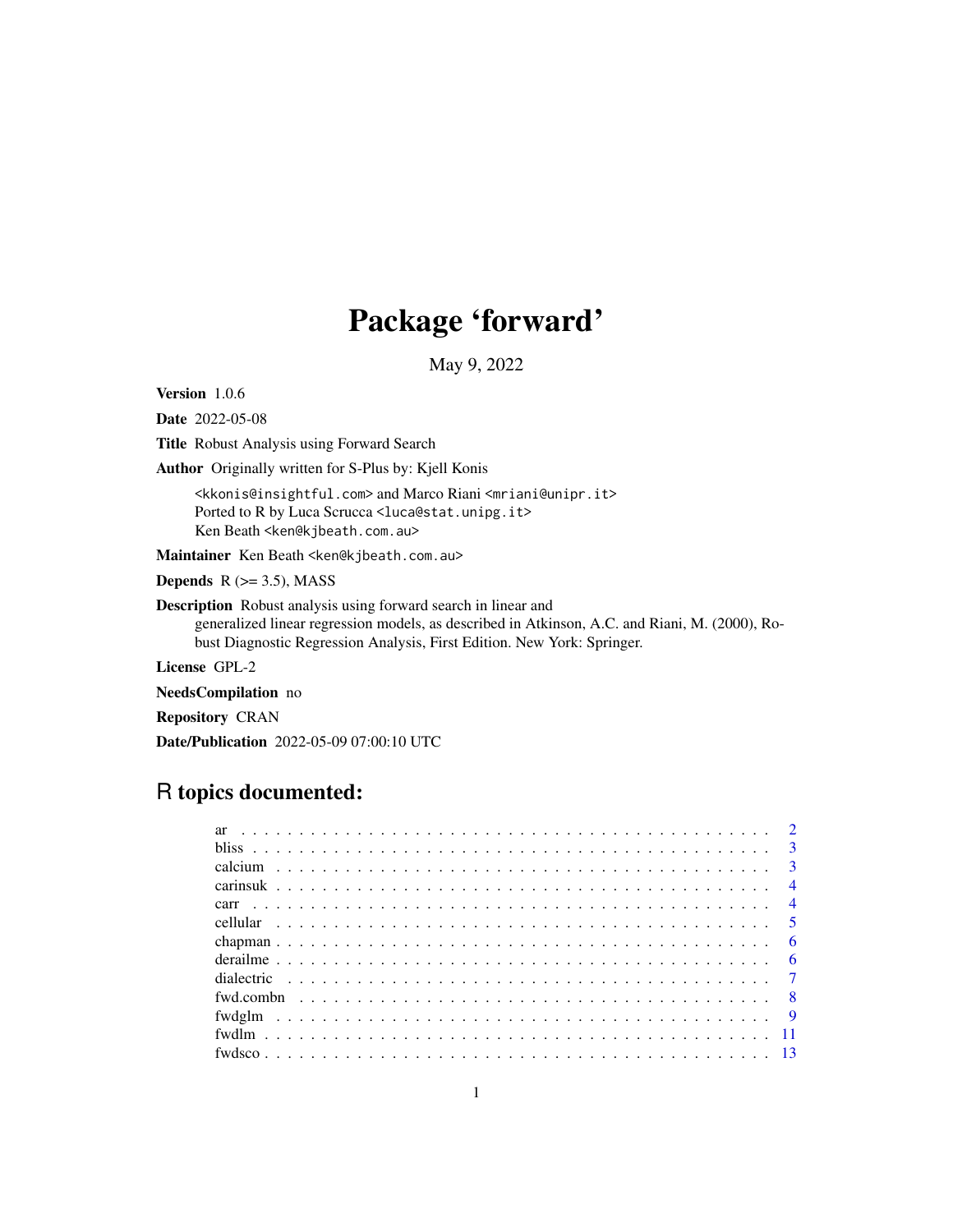<span id="page-1-0"></span>

| mice and the same state of the same state of the same state of the same state of the same state of the same state of the same state of the same state of the same state of the same state of the same state of the same state |  |  |  |  |  |  |  |  |  |  |  |  |  |  |  |  |  |  |  |  |  |  |
|-------------------------------------------------------------------------------------------------------------------------------------------------------------------------------------------------------------------------------|--|--|--|--|--|--|--|--|--|--|--|--|--|--|--|--|--|--|--|--|--|--|

|          | - 16      |
|----------|-----------|
| leafpine | 16        |
|          | 17        |
|          | <b>18</b> |
| molar    | -19       |
|          | 19        |
| ozone    | 20        |
|          | 21        |
|          | 22.       |
|          | 24        |
|          | 25        |
|          | 25        |
|          | 26        |
|          | 27        |
|          | 28        |
|          | 29        |
|          | 29        |
|          | 30        |
|          | 31        |
|          | 31        |
|          | 32        |
|          | 33        |

## **Index**

ar

 $\emph{ar data}$ 

## Description

The ar data frame has 60 rows and 4 columns.

## **Usage**

 $data(ar)$ 

## Format

This data frame contains the following columns:

- x1 a numeric vector
- $x2$  a numeric vector
- x3 a numeric vector
- y a numeric vector

14

15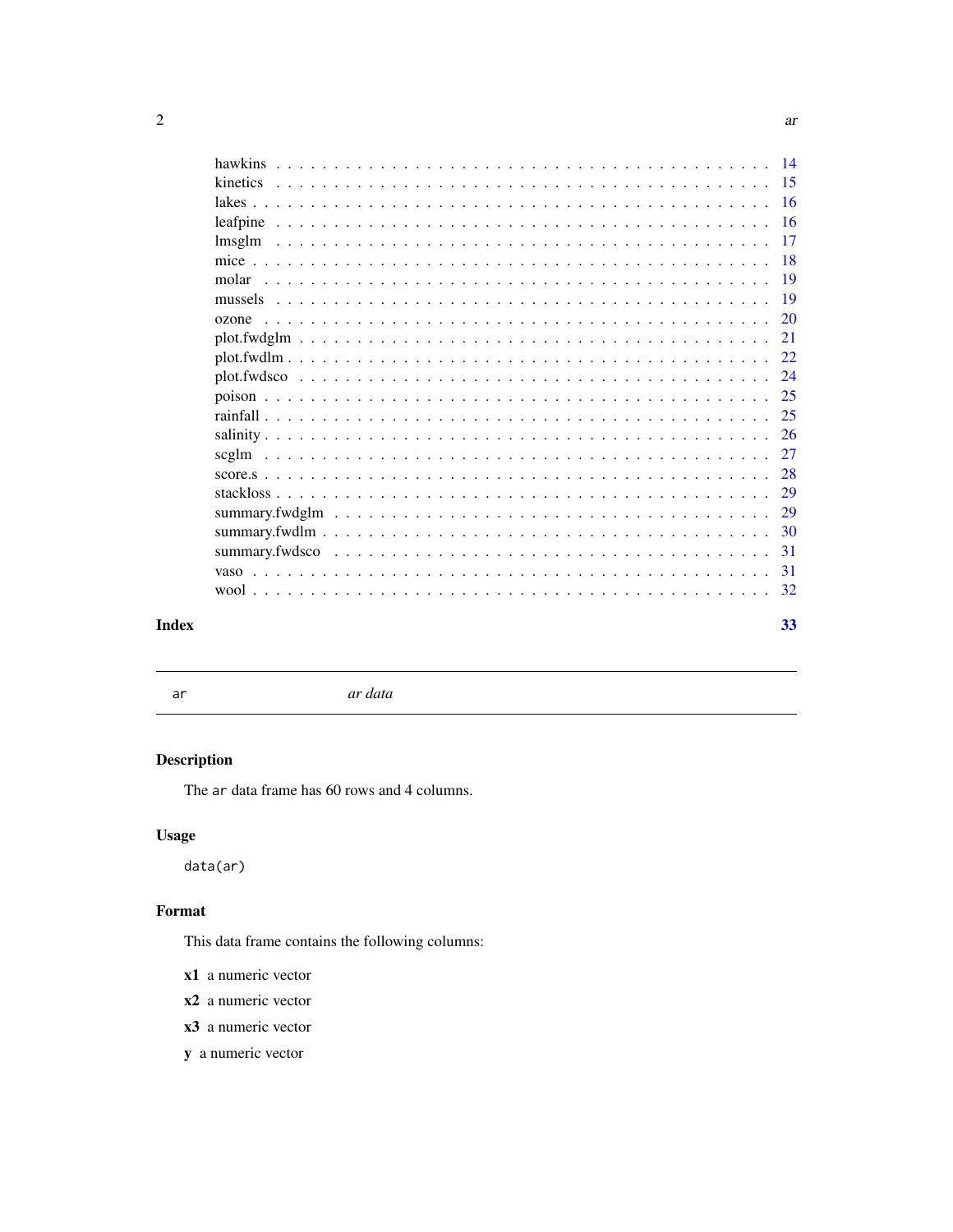#### <span id="page-2-0"></span>bliss 3

## References

Atkinson, A.C. and Riani, M. (2000), *Robust Diagnostic Regression Analysis*, First Edition. New York: Springer, Table A.2

bliss *Bliss data*

## Description

The bliss data frame has 8 rows and 4 columns.

## Usage

data(bliss)

## Format

This data frame contains the following columns:

Dose a numeric vector

Killed a numeric vector

Total a numeric vector

y a numeric vector

## References

Atkinson, A.C. and Riani, M. (2000), *Robust Diagnostic Regression Analysis*, First Edition. New York: Springer, Table A.20

calcium *Calcium data*

#### Description

Calcium uptake of cells suspended in a solution of radioactive calcium. The calcium data frame has 27 rows and 2 columns.

## Usage

data(calcium)

#### Format

This data frame contains the following columns:

Time a numeric vector

y a numeric vector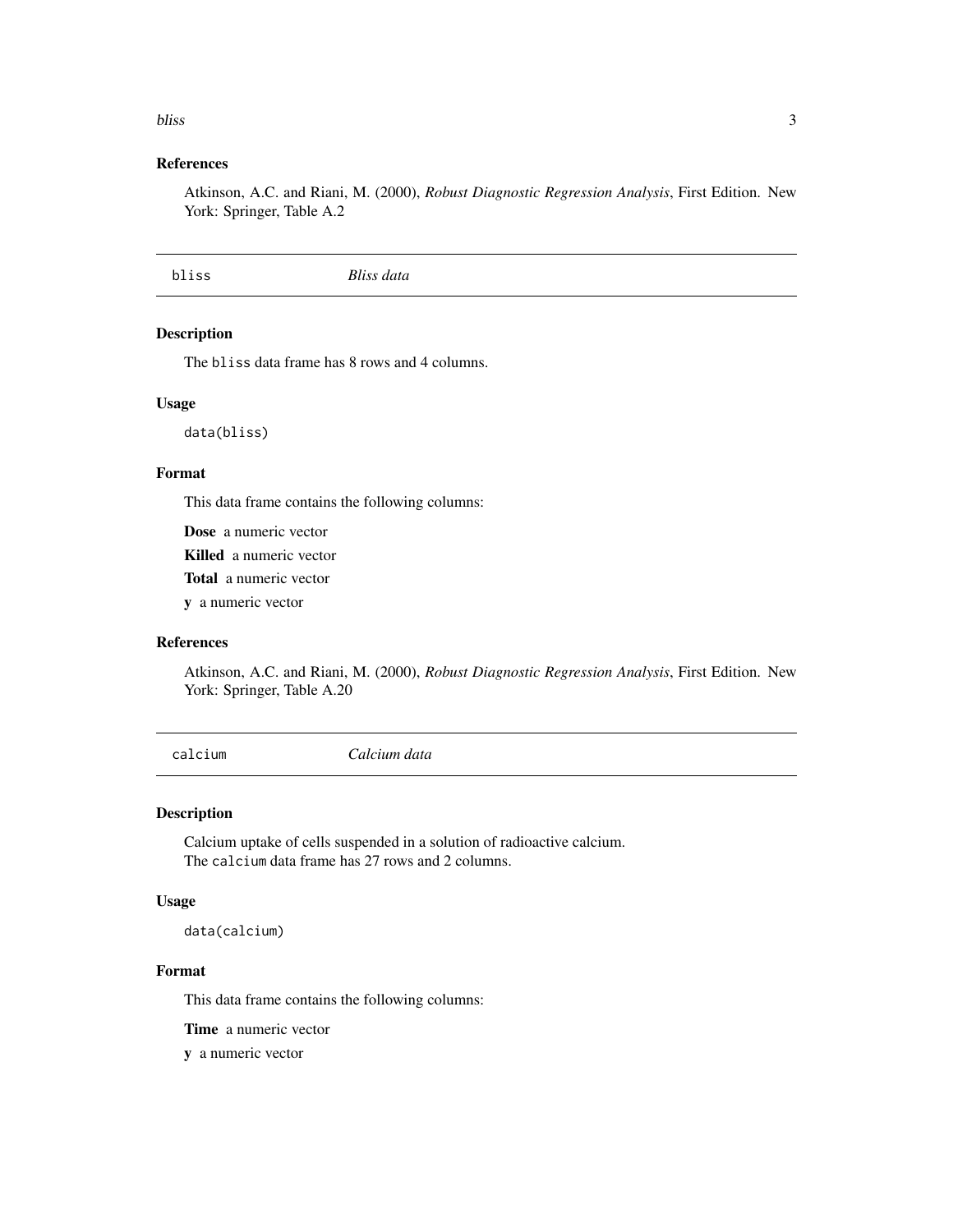## <span id="page-3-0"></span>References

Atkinson, A.C. and Riani, M. (2000), *Robust Diagnostic Regression Analysis*, First Edition. New York: Springer, Table A.13

carinsuk *Car insurance data*

#### Description

The carinsuk data frame has 128 rows and 5 columns.

#### Usage

data(carinsuk)

#### Format

This data frame contains the following columns:

OwnerAge a factor with levels: 17-20, 21-24, 25-29, 30-34, 35-39, 40-49, 50-59, 60+

Model a factor with levels: A, B, C, D

**CarAge** a factor with levels:  $0-3$ ,  $10+$ ,  $4-7$ ,  $8-9$ 

NClaims a numeric vector

AvCost a numeric vector

## References

Atkinson, A.C. and Riani, M. (2000), *Robust Diagnostic Regression Analysis*, First Edition. New York: Springer, Table A.16

carr *n-Pentane data*

## Description

Reaction rate for Catalytic Isomerization of n-Pentane to Isopentane The carr data frame has 24 rows and 4 columns.

#### Usage

data(carr)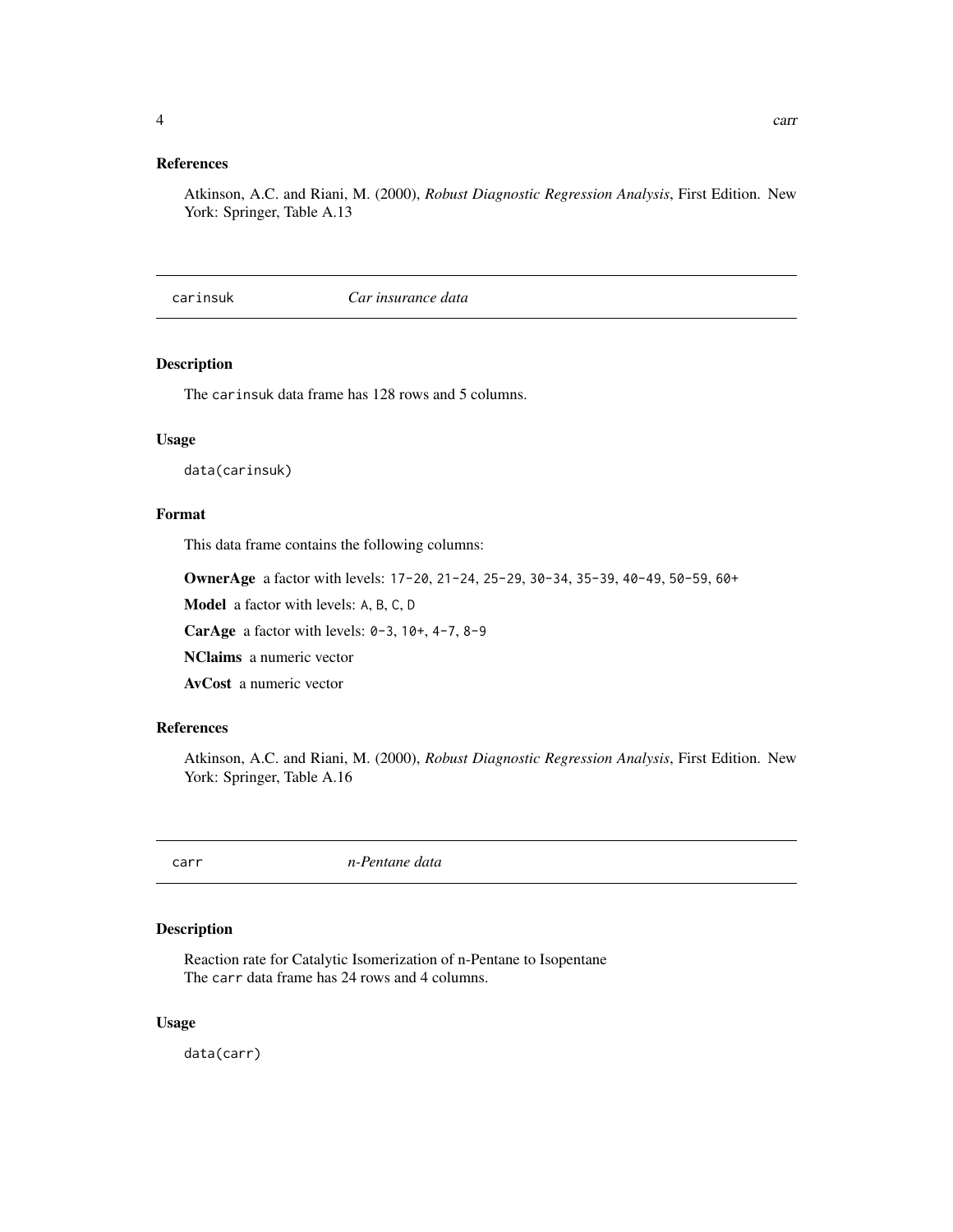#### <span id="page-4-0"></span>cellular 5

## Format

This data frame contains the following columns:

hydrogen partial pressure of hydrogen

npentane partial pressure of n-pentane

isopentane partial pressure of iso-pentane

rate rate of disappearance of n-pentane

## References

Atkinson, A.C. and Riani, M. (2000), *Robust Diagnostic Regression Analysis*, First Edition. New York: Springer, Table A.15

cellular *Cellular differentiation data*

#### Description

The cellular data frame has 16 rows and 3 columns.

#### Usage

data(cellular)

#### Format

This data frame contains the following columns:

TNF Dose of TNF (U/ml)

IFN Dose of IFN (U/ml)

y Number of cells differentiating

## References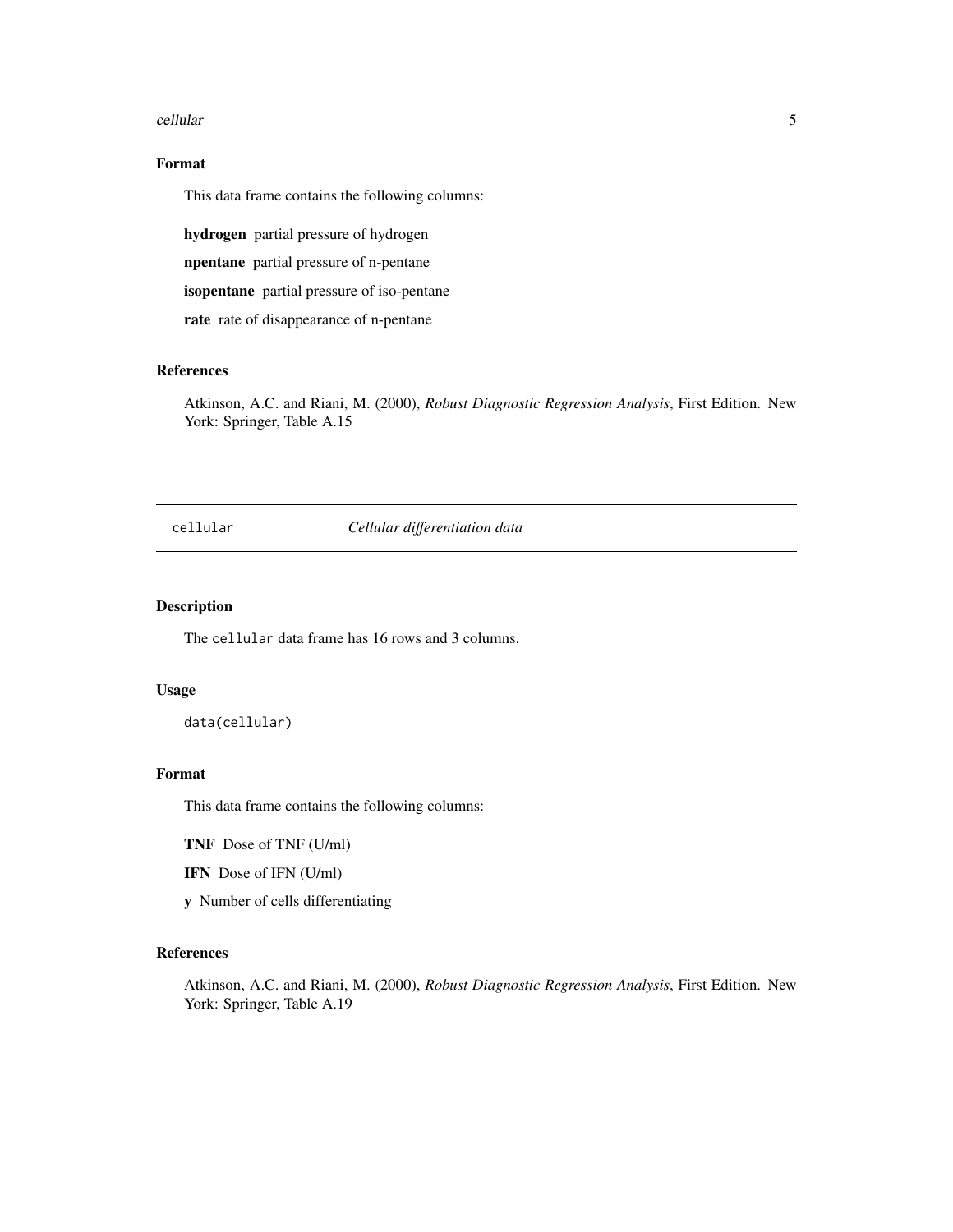<span id="page-5-0"></span>

The chapman data frame has 200 rows and 7 columns.

#### Usage

data(chapman)

#### Format

This data frame contains the following columns:

age a numeric vector

highbp a numeric vector

lowbp a numeric vector

chol a numeric vector

height a numeric vector

weight a numeric vector

y a numeric vector

## References

Atkinson, A.C. and Riani, M. (2000), *Robust Diagnostic Regression Analysis*, First Edition. New York: Springer, Table A.24

derailme *British Train Accidents.*

#### Description

These data are obtained from Atkinson and Riani (2000), which is a simplified version of the data in Evans (2000). The outcome is the number of deaths that occurred in a train accident with a categorical covariate describing the type of rolling stock, and an exposure variable giving the annual distance travelled by trains in that year, and was originally analysed using a Poisson model. As the data does not include observations with zero deaths, it will be analysed here as a zero-truncated Poisson with an offset of log of the train distance. The derailme data frame has 67 rows and 5 columns.

#### Usage

data(derailme)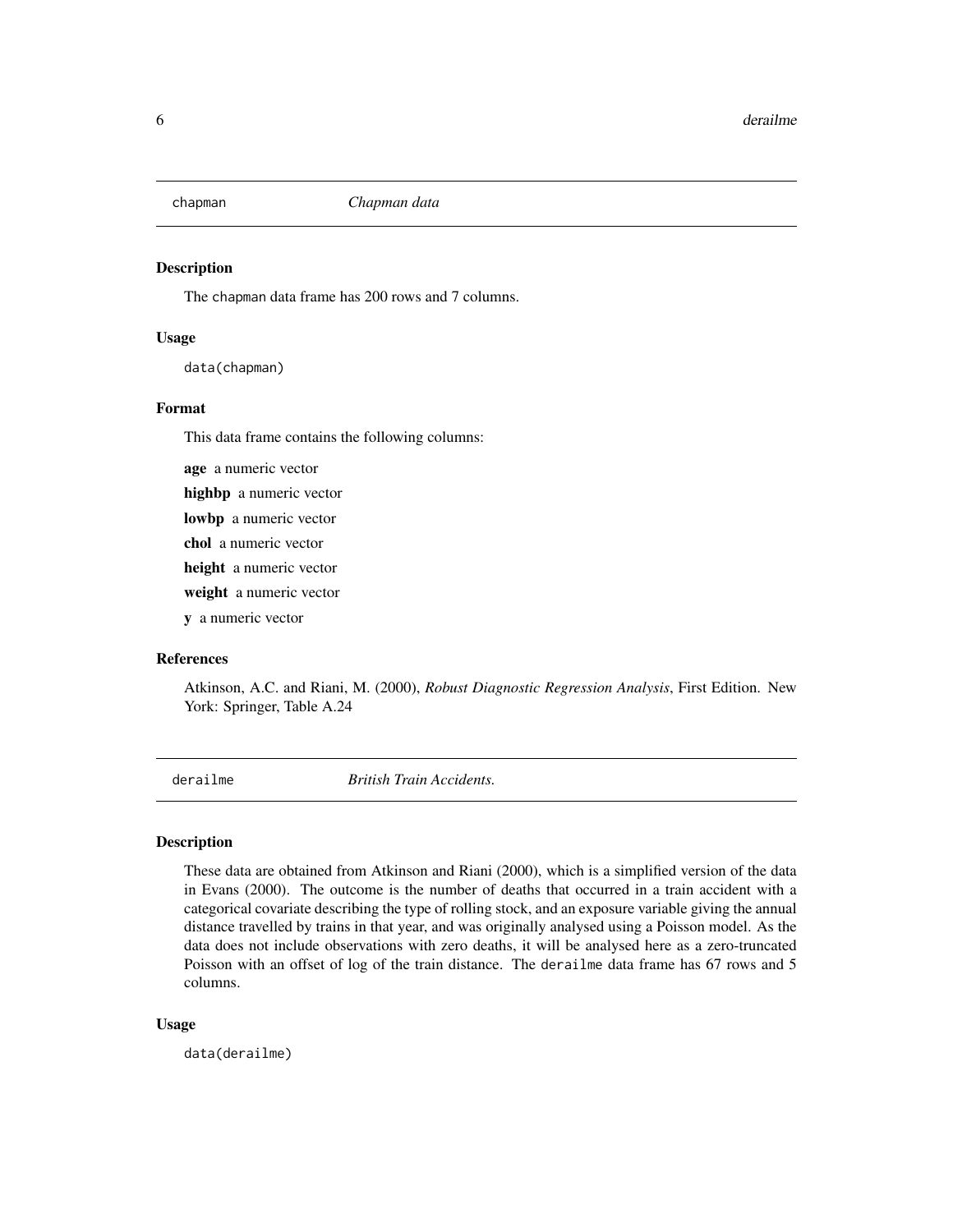#### <span id="page-6-0"></span>dialectric to the contract of the contract of the contract of the contract of the contract of the contract of the contract of the contract of the contract of the contract of the contract of the contract of the contract of

## Format

This data frame contains the following columns:

Month Month of accident

Year Year of accident

Type Type of rolling stock 1=Mark 1 train, 2=Post-Mark 1 train, 3=Non-passenger

TrainKm Amount of traffic on the railway system (billions of train km)

y Number of deaths that occurred in the train accident

#### Source

Atkinson and Riani (2000)

## References

Atkinson, A.C. and Riani, M. (2000), *Robust Diagnostic Regression Analysis*, First Edition. New York: Springer, Table A.18

Evans, A. W. (2000). Fatal train accidents on Britain's mainline railways. Journal Royal Statistical Society A, 163(1), 99-119.

## Description

The dialectric data frame has 128 rows and 3 columns.

#### Usage

data(dialectric)

#### Format

This data frame contains the following columns:

time Time (weeks)

temp Temperature (degrees Celsius)

y dialectric breakdown strength in kilovolts

#### References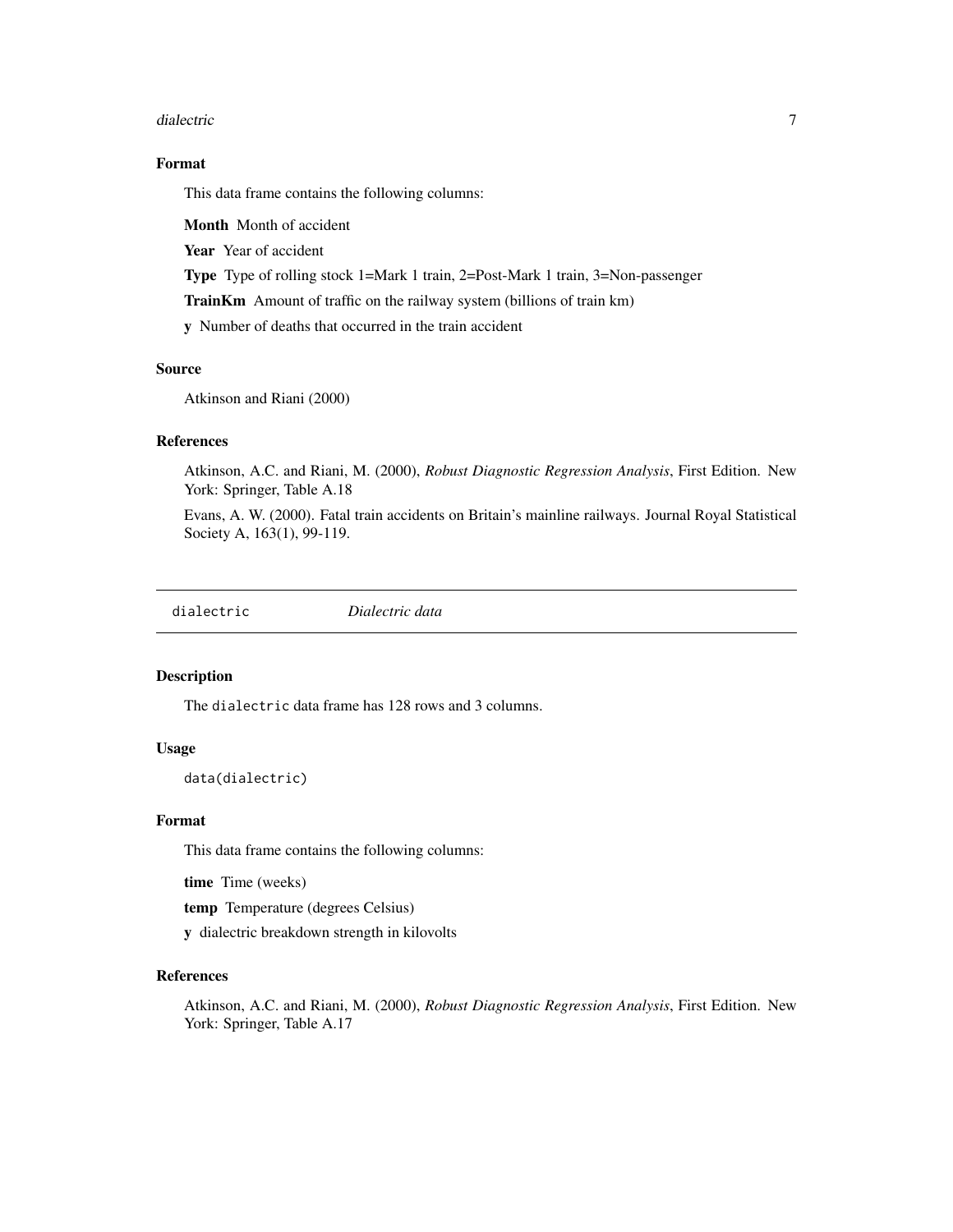<span id="page-7-0"></span>

Generate all combinations of the elements of x taken m at a time. If x is a positive integer, returns all combinations of the elements of  $seq(x)$  taken m at a time. If argument fun is not null, applies a function given by the argument to each point. If simplify is FALSE, returns a list; else returns a vector or an array. Optional arguments ... are passed unchanged to the function given by argument fun, if any.

#### Usage

 $fwd.combn(x, m, fun = NULL, simplify = TRUE, ...)$  $fwd.nCm(n, m, tol = 1e-08)$ 

## Arguments

| $\mathsf{x}$ | a vector or a single value.                                      |
|--------------|------------------------------------------------------------------|
| n            | a positive integer.                                              |
| m            | a positive integer.                                              |
| fun          | a function to be applied to each combination.                    |
| simplify     | logical, if TRUE returns a vector or an array, otherwise a list. |
| tol          | optional, tolerance value.                                       |
|              | optional arguments passed to fun.                                |

## Value

Returns a vector or an array if simplify = TRUE, otherwise a list.

## Note

Renamed by Kjell Konis for inclusion in the Forward Library 11/2002

## Author(s)

Scott Chasalow

#### References

Nijenhuis, A. and Wilf, H.S. (1978) *Combinatorial Computers and Calculators*. NY: Academic Press.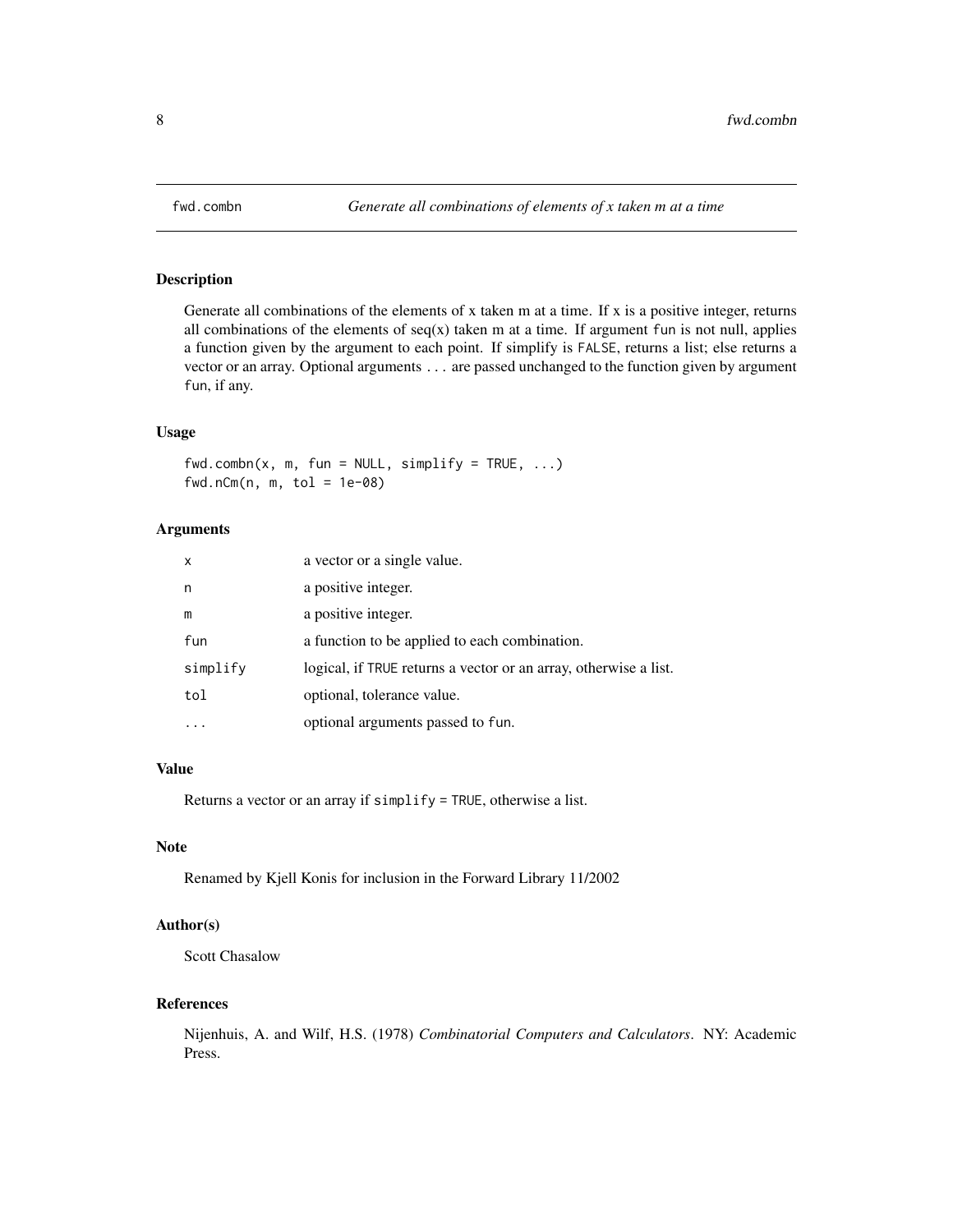#### <span id="page-8-0"></span>fwdglm 9

## Examples

```
fwd.combn(letters[1:4], 2)
fwd.combn(10, 5, min) # minimum value in each combination
# Different way of encoding points:
fwd.combn(c(1,1,1,1,2,2,2,3,3,4), 3, tabulate, nbins = 4)
# Compute support points and (scaled) probabilities for a
# Multivariate-Hypergeometric(n = 3, N = c(4,3,2,1)) p.f.:
table(t(fwd.combn(c(1,1,1,1,2,2,2,3,3,4), 3, tabulate, nbins=4)))
```
fwdglm *Forward Search in Generalized Linear Models*

## Description

This function applies the forward search approach to robust analysis in generalized linear models.

#### Usage

fwdglm(formula, family, data, weights, na.action, contrasts = NULL, bsb = NULL, balanced = TRUE, maxit = 50, epsilon = 1e-06, nsamp = 100, trace = TRUE)

#### Arguments

| formula   | a symbolic description of the model to be fit. The details of the model are the<br>same as for glm.                                                                                                                         |
|-----------|-----------------------------------------------------------------------------------------------------------------------------------------------------------------------------------------------------------------------------|
| family    | a description of the error distribution and link function to be used in the model.<br>See family for details.                                                                                                               |
| data      | an optional data frame containing the variables in the model. By default the<br>variables are taken from the environment from which the function is called.                                                                 |
| weights   | an optional vector of weights to be used in the fitting process.                                                                                                                                                            |
| na.action | a function which indicates what should happen when the data contain NA's. The<br>default is set by the na. action setting of options, and is na. fail if that is<br>unset. The default is na. omit.                         |
| contrasts | an optional list. See the contrasts. arg of model. matrix. default.                                                                                                                                                         |
| bsb       | an optional vector specifying a starting subset of observations to be used in<br>the forward search. By default the "best" starting subset is chosen using the<br>function lmsglm with control arguments provided by nsamp. |
| balanced  | logical, for a binary response if TRUE the proportion of successes on the full<br>dataset is approximately balanced during the forward search algorithm.                                                                    |
| maxit     | integer giving the maximal number of IWLS iterations. See glm.control for<br>details.                                                                                                                                       |
| epsilon   | positive convergence tolerance epsilon. See glm. control for details.                                                                                                                                                       |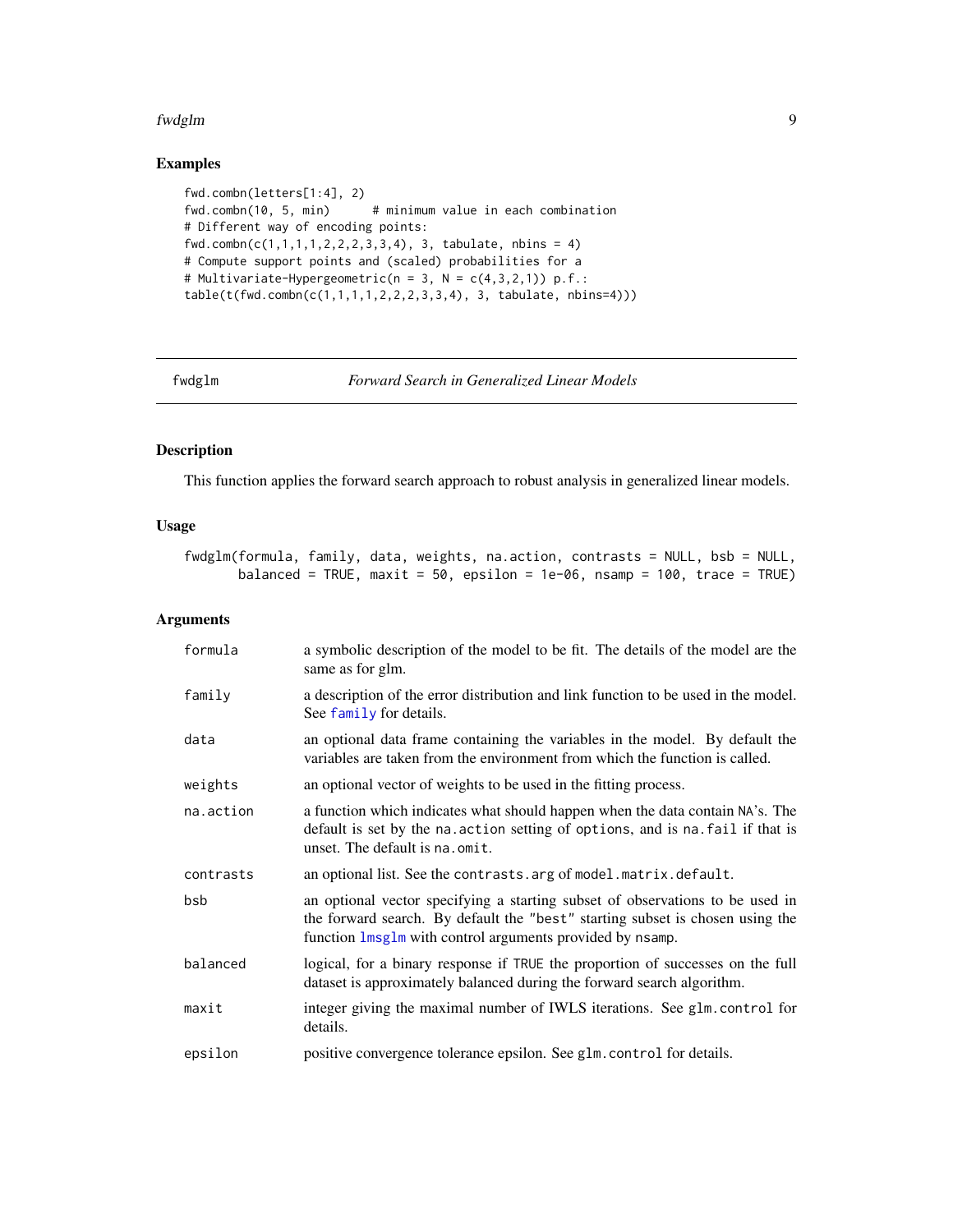<span id="page-9-0"></span>

| nsamp | the initial subset for the forward search in generalized linear models is found                                                          |
|-------|------------------------------------------------------------------------------------------------------------------------------------------|
|       | by the function lmsglm. This argument allows to control how many subsets are                                                             |
|       | used in the robust fitting procedure. The choices are: the number of samples                                                             |
|       | (100 by the default) or "all". Note that the algorithm tries to find nsamp good<br>subsets or a maximum of 2 <sup>*</sup> nsamp subsets. |
| trace | logical, if TRUE a message is printed for every ten iterations completed during<br>the forward search.                                   |

## Value

The function returns an object of class "fwdglm" with the following components:

| call            | the matched call.                                                                                                                                                                                                    |
|-----------------|----------------------------------------------------------------------------------------------------------------------------------------------------------------------------------------------------------------------|
| Residuals       | a $(nx(n-p+1))$ matrix of residuals.                                                                                                                                                                                 |
| Unit            | a matrix of units added (to a maximum of 5 units) at each step.                                                                                                                                                      |
| included        | a list with each element containing a vector of units included at each step of the<br>forward search.                                                                                                                |
| Coefficients    | a $((n-p+1)xp)$ matrix of coefficients.                                                                                                                                                                              |
| tStatistics     | $a((n-p+1)xp)$ matrix of t statistics for the coefficients, i.e. coef.est/SE(coef.est).                                                                                                                              |
| Leverage        | a $(nx(n-p+1))$ matrix of leverage values.                                                                                                                                                                           |
| MaxRes          | a $((n-p)x2)$ matrix of max deviance residuals in the best subsets and m-th<br>deviance residuals.                                                                                                                   |
| MinDelRes       | a $((n-p-1)x2)$ matrix of minimum deviance residuals out of best subsets and<br>$(m + 1)$ -th deviance residuals.                                                                                                    |
| ScoreTest       | a $((n-p)x1)$ matrix of score test statistics for a goodness of link test.                                                                                                                                           |
| Likelihood      | a $((n-p)x4)$ matrix with columns containing: deviance, residual deviance,<br>psuedo $R^2$ (computed as $1 - deviance/null. deviance$ ), dispersion parameter<br>(computed as $\sum (pearson. residuals^2)/(m-p)$ ). |
| CookDist        | a $((n-p)x1)$ matrix of forward Cook's distances.                                                                                                                                                                    |
| ModCookDist     | a $((n-p)x5)$ matrix of forward modified Cook's distances for the units (to a<br>maximum of 5 units) included at each step.                                                                                          |
| Weights         | a $(nx(n-p))$ matrix of weights used at each step of the forward search.                                                                                                                                             |
| inibsb          | a vector giving the best starting subset chosen by lmsglm.                                                                                                                                                           |
| binary.response |                                                                                                                                                                                                                      |

logical, equal to TRUE if binary response.

## Author(s)

Originally written for S-Plus by: Kjell Konis <kkonis@insightful.com> and Marco Riani <mriani@unipr.it> Ported to R by Luca Scrucca <luca@stat.unipg.it>

#### References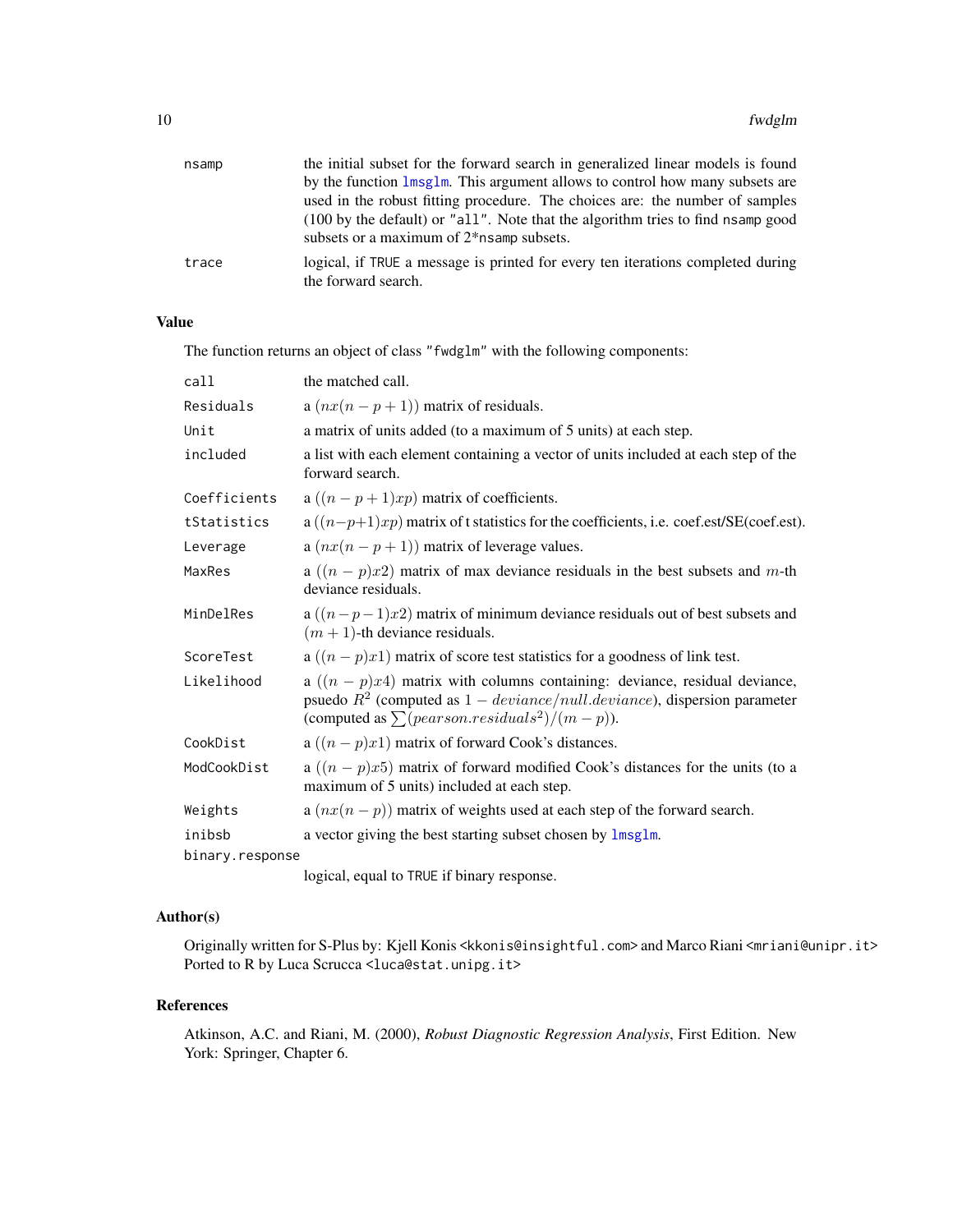#### <span id="page-10-0"></span>fwdlm the contract of the contract of the contract of the contract of the contract of the contract of the contract of the contract of the contract of the contract of the contract of the contract of the contract of the cont

## See Also

[summary.fwdglm](#page-28-1), [plot.fwdglm](#page-20-1), [fwdlm](#page-10-1), [fwdsco](#page-12-1).

## Examples

```
data(cellular)
cellular$TNF <- as.factor(cellular$TNF)
cellular$IFN <- as.factor(cellular$IFN)
mod <- fwdglm(y ~ TNF + IFN, data=cellular, family=poisson(log), nsamp=200)
summary(mod)
## Not run: plot(mod)
plot(mod, 1)
plot(mod, 5)
plot(mod, 6, ylim=c(-3, 20))
plot(mod, 7)
plot(mod, 8)
```
fwdlm *Forward Search in Linear Regression*

## Description

This function applies the forward search approach to robust analysis in linear regression models.

#### Usage

fwdlm(formula, data, nsamp = "best",  $x = NULL$ ,  $y = NULL$ , intercept = TRUE, na.action, trace = TRUE)

## Arguments

| formula   | a symbolic description of the model to be fit. The details of the model are the<br>same as for lm.                                                                                                                                                                                                                                                                  |
|-----------|---------------------------------------------------------------------------------------------------------------------------------------------------------------------------------------------------------------------------------------------------------------------------------------------------------------------------------------------------------------------|
| data      | an optional data frame containing the variables in the model. By default the<br>variables are taken from the environment from which the function is called.                                                                                                                                                                                                         |
| nsamp     | the initial subset for the forward search in linear regression is found by fitting<br>the regression model with the R function 1msreg. This argument allows to<br>control how many subsets are used in the Least Median of Squares regression.<br>The choices are: the number of samples or "best" (the default) or "exact" or<br>"sample". For details see lmsreg. |
| X         | A matrix of predictors values (if no formula is provided).                                                                                                                                                                                                                                                                                                          |
| У         | A vector of response values (if no formula is provided).                                                                                                                                                                                                                                                                                                            |
| intercept | Logical for the inclusion of the intercept (if no formula is provided).                                                                                                                                                                                                                                                                                             |
| na.action | a function which indicates what should happen when the data contain NA's. The<br>default is set by the na. action setting of options, and is na. fail if that is<br>unset. The default is na. omit.                                                                                                                                                                 |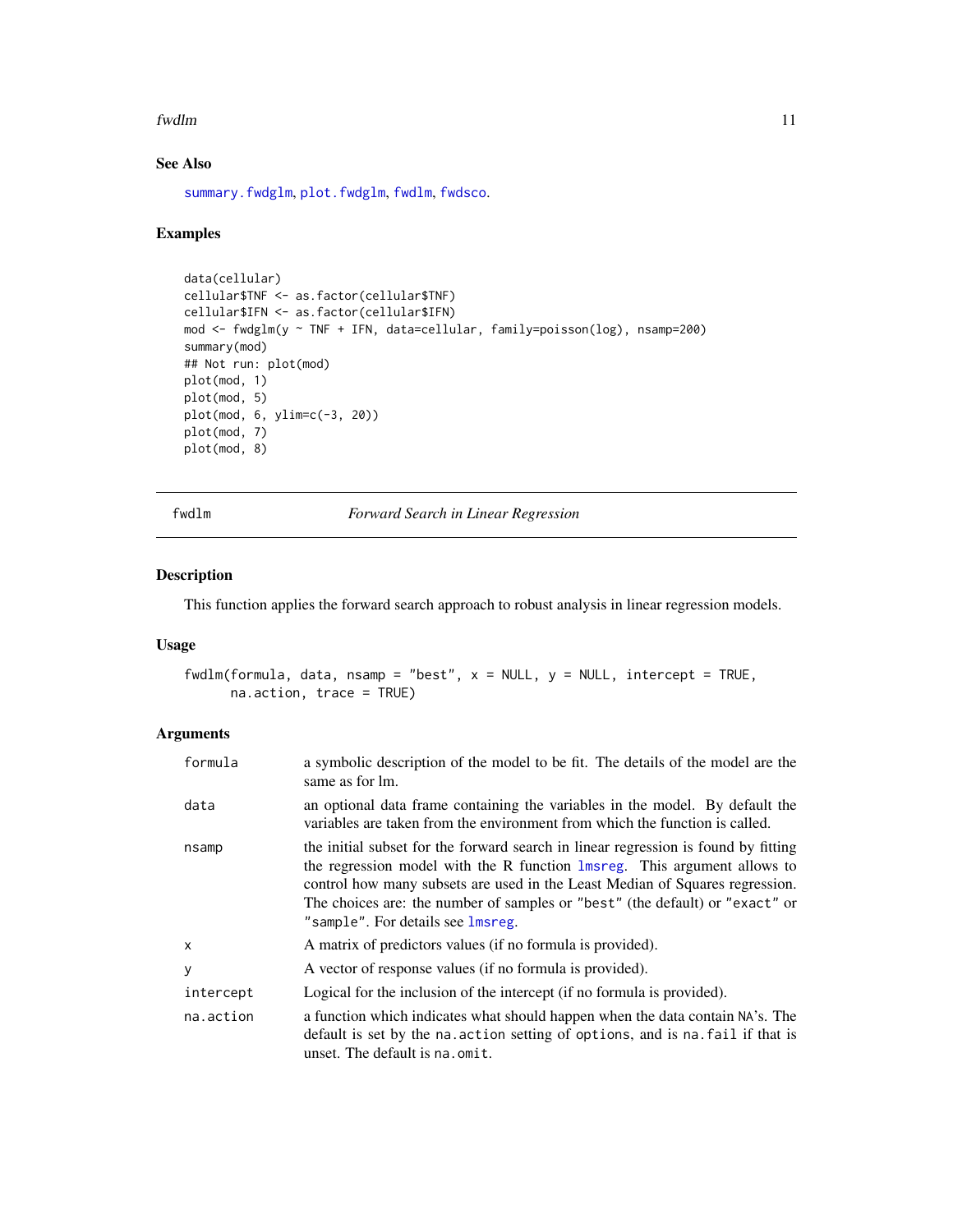<span id="page-11-0"></span>12 fwdlm

trace logical, if TRUE a message is printed for every ten iterations completed during the forward search.

## Value

The function returns an object of class "fwdlm" with the following components:

| call           | the matched call.                                                                                                                  |
|----------------|------------------------------------------------------------------------------------------------------------------------------------|
| Residuals      | a $(n \times (n-p+1))$ matrix of residuals.                                                                                        |
| Unit           | a matrix of units added (to a maximum of 5 units) at each step.                                                                    |
| included       | a list with each element containing a vector of units included at each step of the<br>forward search.                              |
| Coefficients   | a $((n-p+1) \times p)$ matrix of coefficients.                                                                                     |
| tStatistics    | a $((n-p+1) \times p)$ matrix of t statistics for the coefficients.                                                                |
| CookDist       | a $((n-p) \times 1)$ matrix of forward Cook's distances.                                                                           |
| ModCookDist    | a $((n-p) \times 5)$ matrix of forward modified Cook's distances for the units (to a<br>maximum of 5 units) included at each step. |
| Leverage       | a $(n \times (n-p+1))$ matrix of leverage values.                                                                                  |
| S <sub>2</sub> | a $((n-p+1) \times 2)$ matrix with 1st column containing $S^2$ and the 2nd column<br>$R^2$ .                                       |
| MaxRes         | a $((n-p) \times 1)$ matrix of max studentized residuals.                                                                          |
| MinDelRes      | a $((n-p-1) \times 1)$ matrix of minimum deletion residuals.                                                                       |
| StartingModel  | a "lqs" object providing the the Least Median of Squares regression fit used to<br>select the starting subset.                     |

## Author(s)

Originally written for S-Plus by: Kjell Konis <kkonis@insightful.com> and Marco Riani <mriani@unipr.it> Ported to R by Luca Scrucca <luca@stat.unipg.it>

## References

Atkinson, A.C. and Riani, M. (2000), *Robust Diagnostic Regression Analysis*, First Edition. New York: Springer, Chapters 2-3.

#### See Also

[summary.fwdlm](#page-29-1), [plot.fwdlm](#page-21-1), [fwdsco](#page-12-1), [fwdglm](#page-8-1), [lmsreg](#page-0-0).

## Examples

```
library(MASS)
data(forbes)
plot(forbes, xlab="Boiling point", ylab="Pressure)")
mod <- fwdlm(100*log10(pres) ~ bp, data=forbes)
summary(mod)
## Not run: plot(mod)
```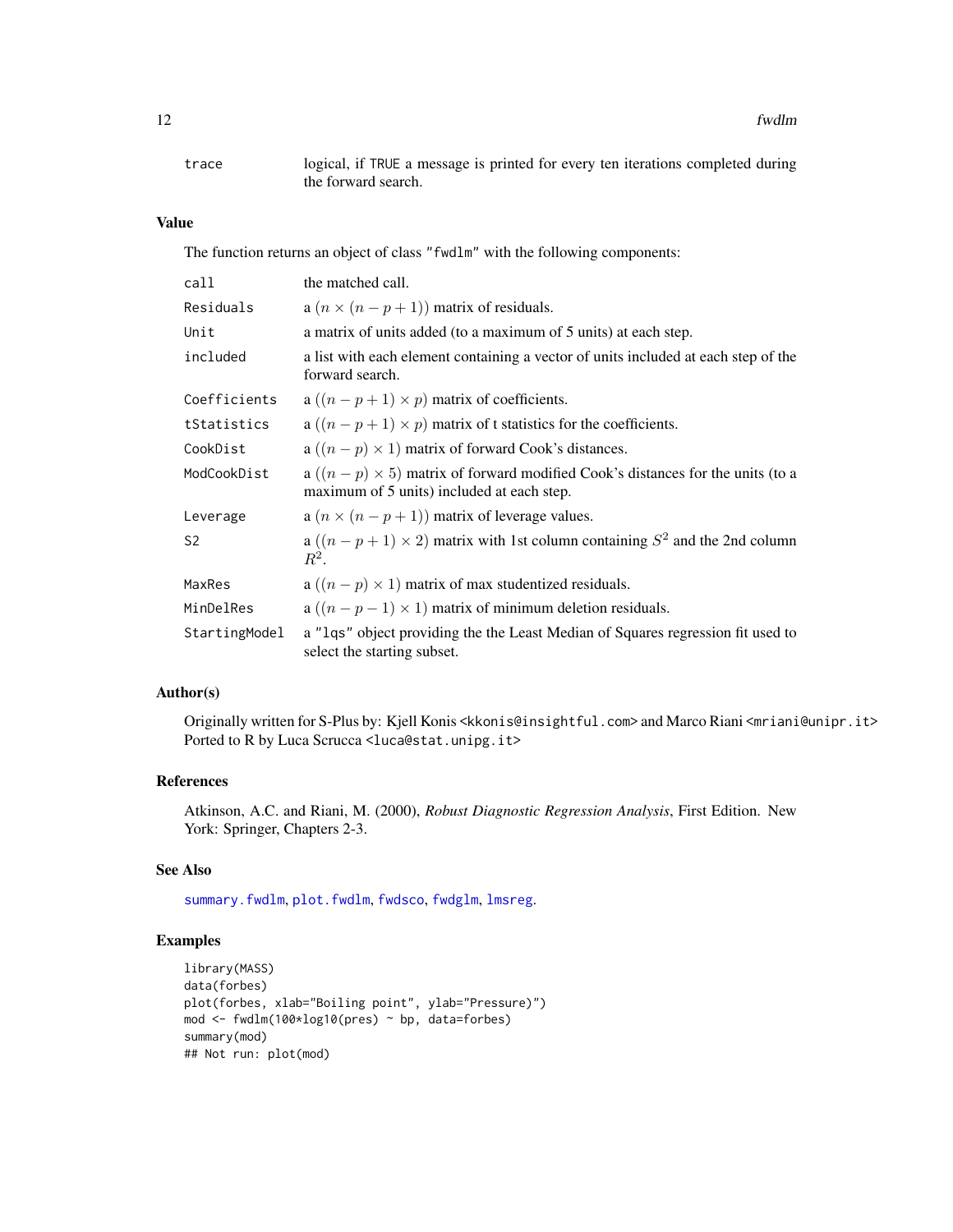#### <span id="page-12-0"></span>fwdsco in the state of the state of the state of the state of the state of the state of the state of the state of the state of the state of the state of the state of the state of the state of the state of the state of the

```
plot(mod, 1)
plot(mod, 6, ylim=c(-3, 1000))
```
<span id="page-12-1"></span>fwdsco *Forward Search Transformation in Linear Regression*

## Description

This function applies the forward search approach to the Box-Cox transformation of response in linear regression models.

## Usage

```
fwdsco(formula, data, nsamp = "best", lambda = c(-1, -0.5, 0, 0.5, 1),
       x = NULL, y = NULL, intercept = TRUE, na.action, trace = TRUE)
```
## Arguments

| formula   | a symbolic description of the model to be fit. The details of the model are the<br>same as for lm.                                                                                                                                                                                                                                                                    |
|-----------|-----------------------------------------------------------------------------------------------------------------------------------------------------------------------------------------------------------------------------------------------------------------------------------------------------------------------------------------------------------------------|
| data      | an optional data frame containing the variables in the model. By default the<br>variables are taken from the environment from which the function is called.                                                                                                                                                                                                           |
| nsamp     | the initial subset for the forward search in linear regression is found by fit-<br>ting the regression model with the R function lmsreg. This argument allows<br>to control how many subsets are used in the Least Median of Squares regression.<br>The choices are: the number of samples or "best" (the default) or "exact" or<br>"sample". For details see lmsreg. |
| lambda    | a vector (or a single numerical value) of lambda values for the response trans-<br>formation.                                                                                                                                                                                                                                                                         |
| X         | A matrix of predictors values (if no formula is provided).                                                                                                                                                                                                                                                                                                            |
| У         | A vector of response values (if no formula is provided).                                                                                                                                                                                                                                                                                                              |
| intercept | Logical for the inclusion of the intercept (if no formula is provided).                                                                                                                                                                                                                                                                                               |
| na.action | a function which indicates what should happen when the data contain NA's. The<br>default is set by the na. action setting of options, and is na. fail if that is<br>unset. The default is na.omit.                                                                                                                                                                    |
| trace     | logical, if TRUE a message is printed for every ten iterations completed during<br>the forward search.                                                                                                                                                                                                                                                                |

#### Value

The function returns an object of class"fwdsco" with the following components:

| call       | the matched call.                                            |
|------------|--------------------------------------------------------------|
| Likelihood | a $((n-p+1)xn.lambda)$ matrix of likelihood values.          |
| ScoreTest  | $a((n-p+1)xn.lambda)$ matrix of score test statistic values. |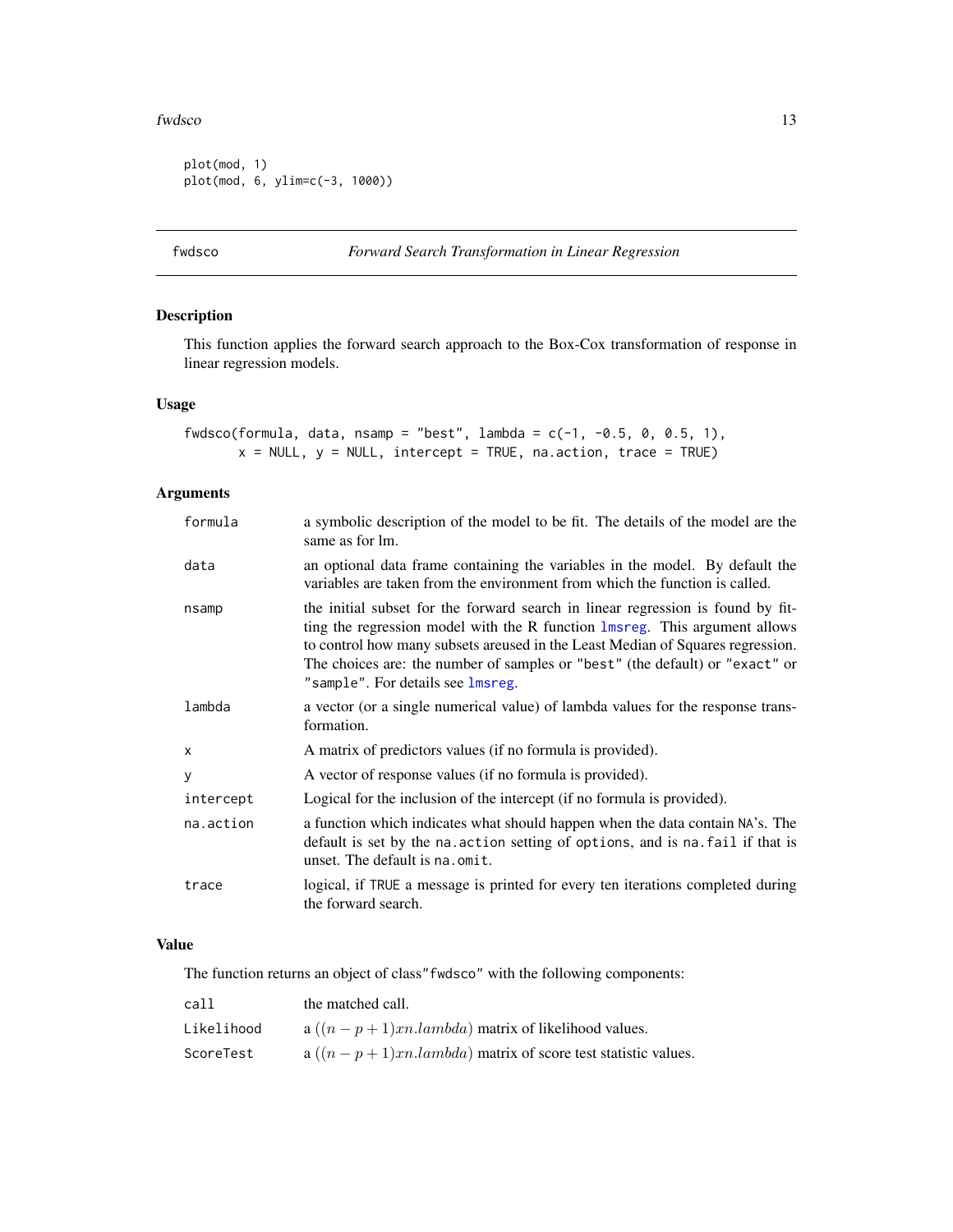<span id="page-13-0"></span>14 hawkins

| Unit  | a list with an element for each lambda values. Each element provides a matrix<br>of units added (to a maximum of 5 units) at each step of the forward search. |
|-------|---------------------------------------------------------------------------------------------------------------------------------------------------------------|
| Input | a list with $n$ , $p$ and the vector of lambda values used.                                                                                                   |
| x.    | The design matrix.                                                                                                                                            |
| v     | The vector for the response.                                                                                                                                  |
|       |                                                                                                                                                               |

## Author(s)

Originally written for S-Plus by: Kjell Konis <kkonis@insightful.com> and Marco Riani <mriani@unipr.it> Ported to R by Luca Scrucca <luca@stat.unipg.it>

#### References

Atkinson, A.C. and Riani, M. (2000), *Robust Diagnostic Regression Analysis*, First Edition. New York: Springer, Chapter 4.

#### See Also

[summary.fwdsco](#page-30-1), [plot.fwdsco](#page-23-1), [fwdlm](#page-10-1), [fwdglm](#page-8-1).

## Examples

```
data(wool)
mod \le fwdsco(y \sim x1 + x2 + x3, data = wool)
summary(mod)
plot(mod, plot.mle=FALSE)
plot(mod, plot.Sco=FALSE, plot.Lik=TRUE)
```
hawkins *Hawkins' data*

## Description

The hawkins data frame has 128 rows and 9 columns.

#### Usage

data(hawkins)

#### Format

This data frame contains the following columns:

- x1 a numeric vector
- x2 a numeric vector
- x3 a numeric vector
- x4 a numeric vector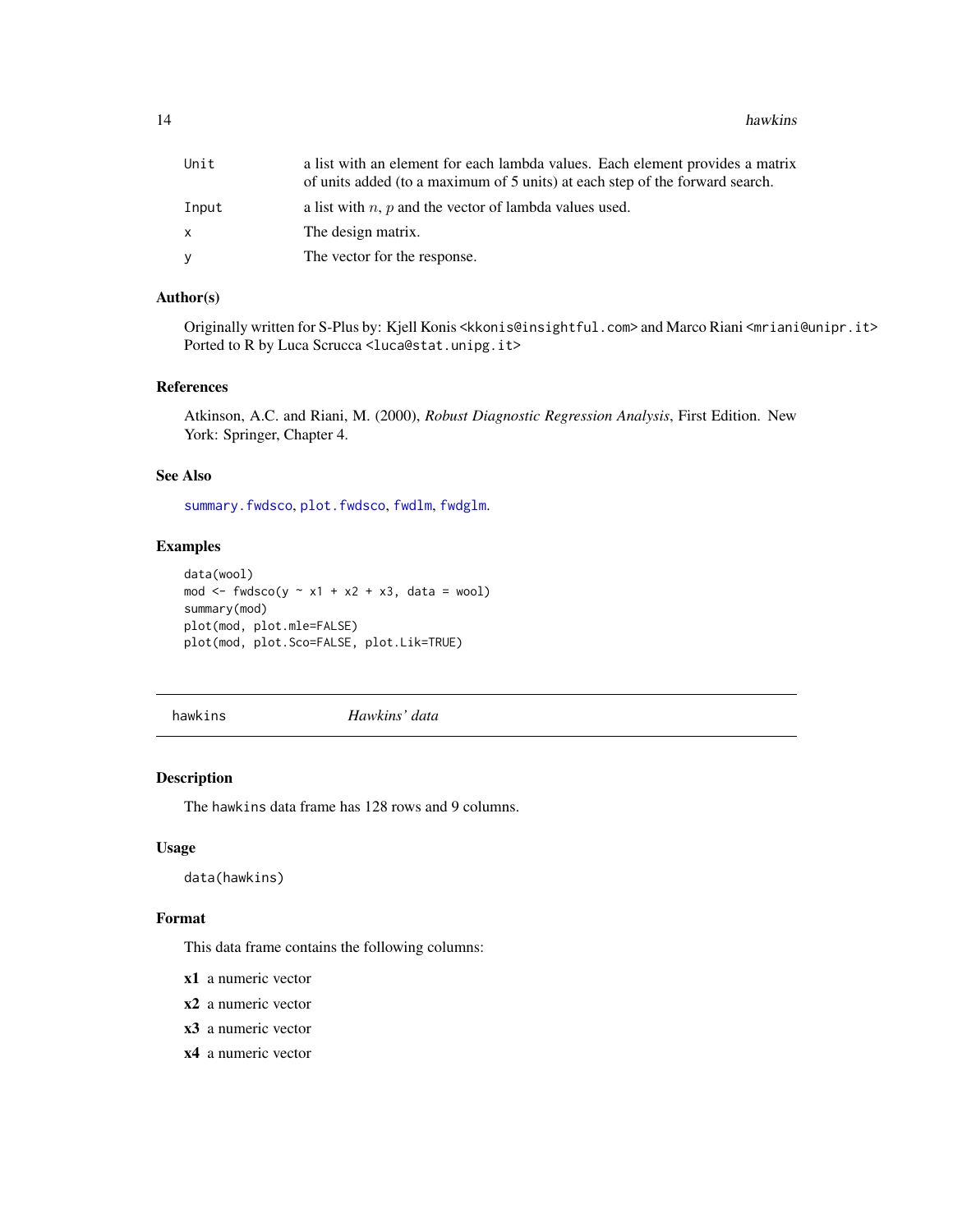#### <span id="page-14-0"></span>kinetics and the state of the state of the state of the state of the state of the state of the state of the state of the state of the state of the state of the state of the state of the state of the state of the state of t

- x5 a numeric vector
- x6 a numeric vector
- x7 a numeric vector
- x8 a numeric vector
- y a numeric vector

## References

Atkinson, A.C. and Riani, M. (2000), *Robust Diagnostic Regression Analysis*, First Edition. New York: Springer, Table A.4

kinetics *Kinetics data*

## Description

Kinetics data (from Becton-Dickenson) The kinetics data frame has 19 rows and 5 columns.

## Usage

```
data(kinetics)
```
## Format

This data frame contains the following columns:

Substrate substrate indicator

- I0 Inhibitor concentration
- I3 Inhibitor concentration
- I10 Inhibitor concentration
- I30 Inhibitor concentration
- y initial velocity

## References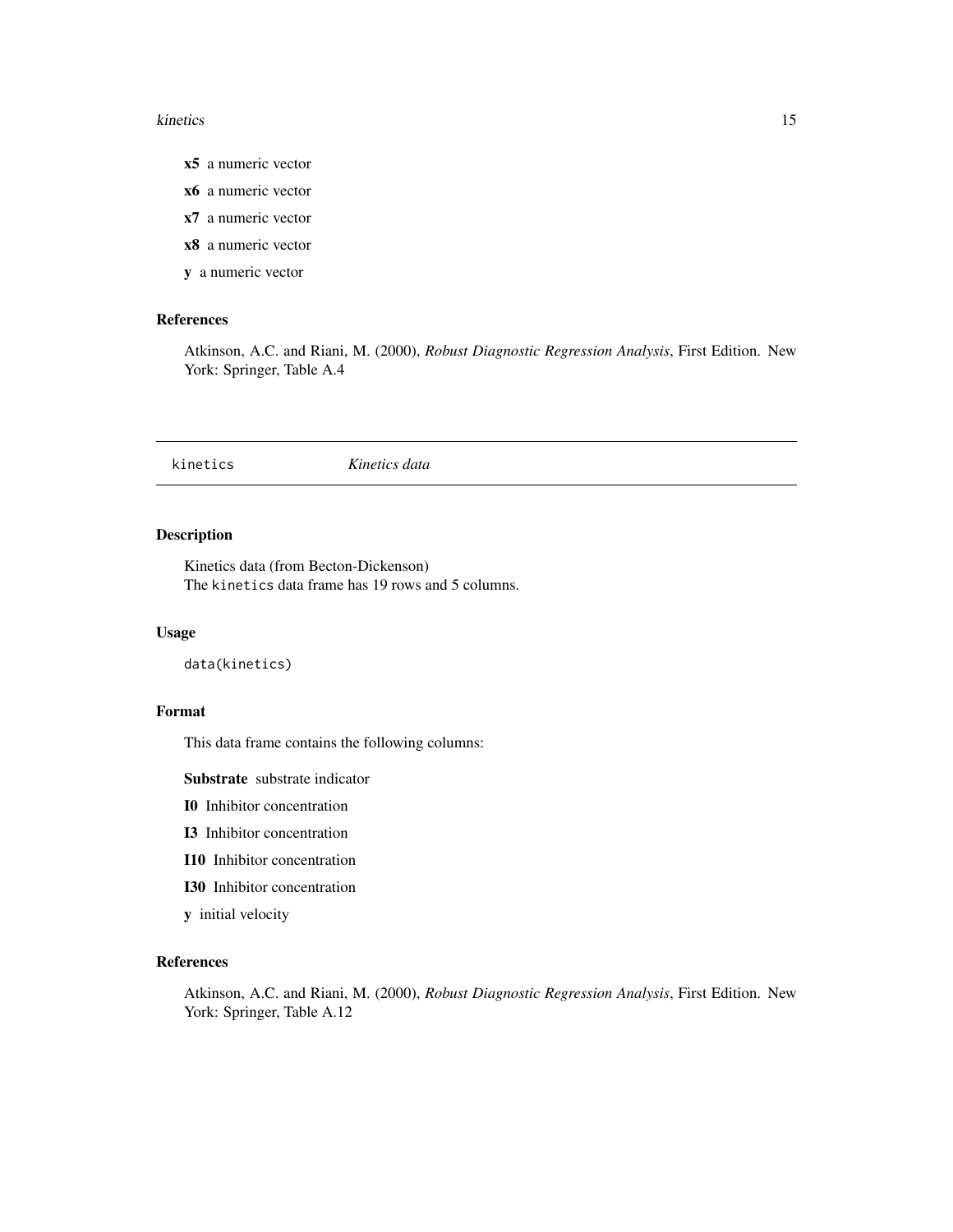<span id="page-15-0"></span>

The lakes data frame has 29 rows and 3 columns.

## Usage

data(lakes)

## Format

This data frame contains the following columns:

NIN average influent nitrogenon concentration

TW water retention time

TN mean annual nitrogen concentration

## References

Atkinson, A.C. and Riani, M. (2000), *Robust Diagnostic Regression Analysis*, First Edition. New York: Springer, Table A.14

leafpine *Pine data*

## Description

The leafpine data frame has 70 rows and 3 columns.

## Usage

data(leafpine)

## Format

This data frame contains the following columns:

girth girth height height volume volume

## References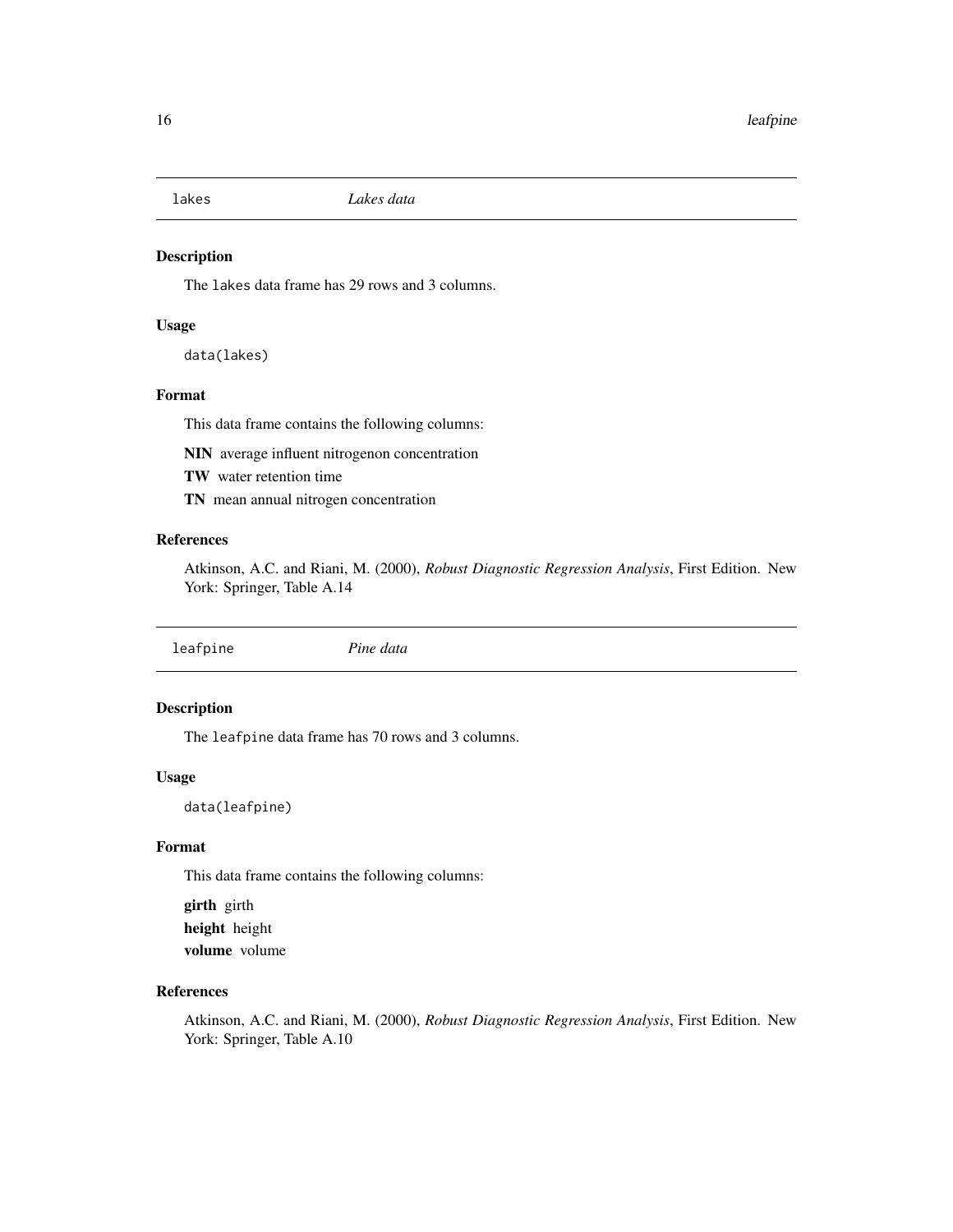<span id="page-16-1"></span><span id="page-16-0"></span>

This function computes the Least Median Square robust fit for generalized linear models using deviance residuals.

## Usage

```
lmsglm(x, y, family, weights, offset, n.samples = 100, max.samples = 200,
   epsilon = 1e-04, maxit = 50, trace = FALSE)
```
#### Arguments

| $\times$    | a matrix or data frame containing the explanatory variables.                                                  |
|-------------|---------------------------------------------------------------------------------------------------------------|
| У           | the response: a vector of length the number of rows of x.                                                     |
| family      | a description of the error distribution and link function to be used in the model.<br>See family for details. |
| weights     | an optional vector of weights to be used in the fitting process.                                              |
| offset      | optional, a priori known component to be included in the linear predictor during<br>fitting.                  |
| n.samples   | number of good subsets to fit. It can be a numeric value or "all".                                            |
| max.samples | maximal number of subsets to fit. By default is set to twice n. samples.                                      |
| epsilon     | positive convergence tolerance epsilon. See glm.control for details.                                          |
| maxit       | integer giving the maximal number of IWLS iterations. See glm.control for<br>details.                         |
| trace       | logical, if TRUE a message is printed for every ten iterations completed during<br>the search.                |

## Details

This function is used by fwdglm to select the starting subset for the forward search. For this reason, users do not generally need to use it.

## Value

The function returns a list with the following components:

| bsb     | a vector giving the best subset found                                   |
|---------|-------------------------------------------------------------------------|
| dev.res | a vector giving the deviance residuals for all the observations         |
| message | a short message about the status of the algorithm                       |
| model   | the model provided by glm. fit using the units in the best subset found |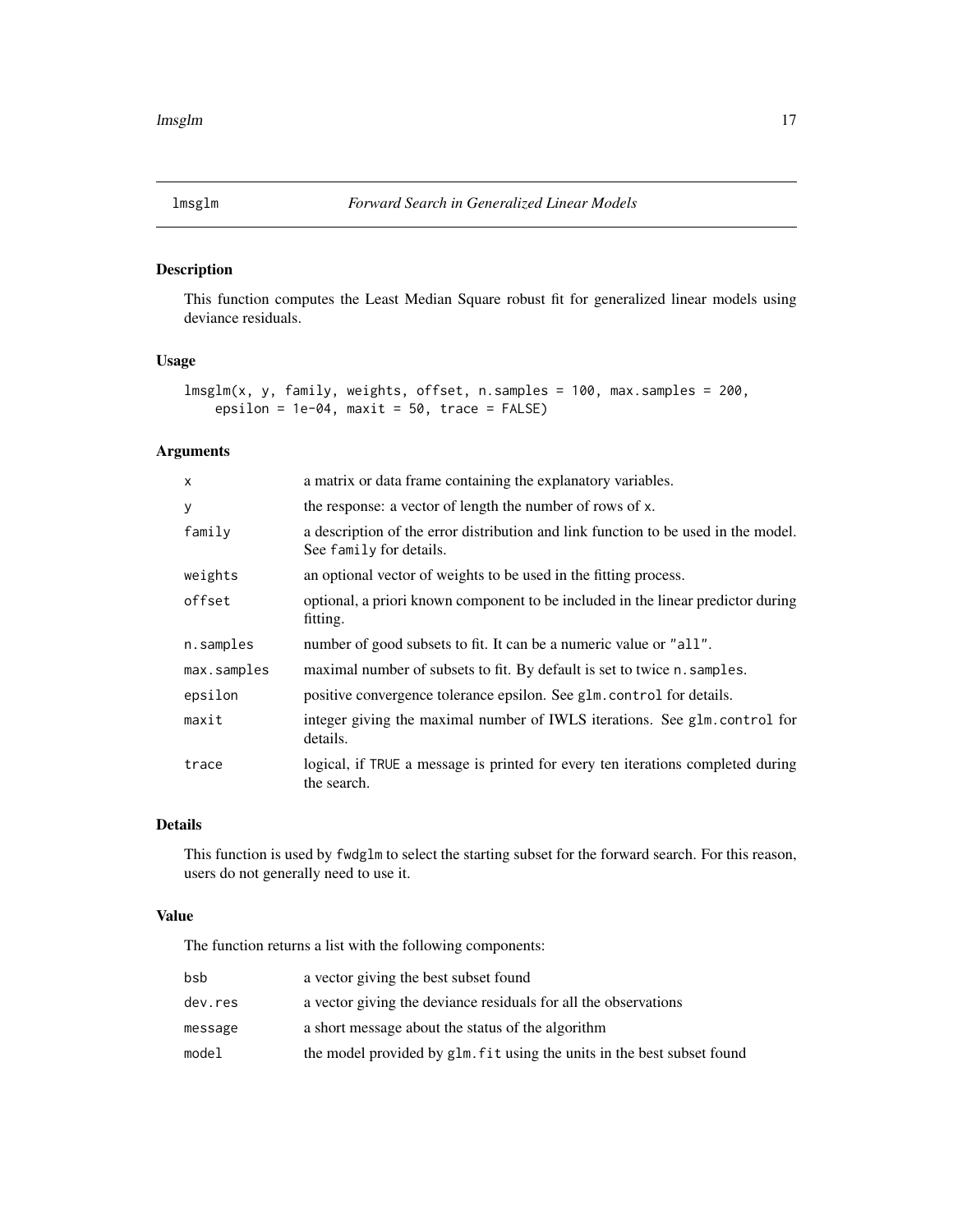#### <span id="page-17-0"></span>Author(s)

Originally written for S-Plus by: Kjell Konis <kkonis@insightful.com> and Marco Riani <mriani@unipr.it> Ported to R by Luca Scrucca <luca@stat.unipg.it>

## References

Atkinson, A.C. and Riani, M. (2000), *Robust Diagnostic Regression Analysis*, First Edition. New York: Springer, Chapter 6.

## See Also

[fwdglm](#page-8-1), [fwdlm](#page-10-1), [lmsreg](#page-0-0), [fwdsco](#page-12-1).

mice *Mice data*

## Description

The mice data frame has 14 rows and 4 columns.

#### Usage

data(mice)

#### Format

This data frame contains the following columns:

dose dose level

prep factor preparation: 0= Standard preparation, 1= Test preparation

conv number with convultion

total Total

## References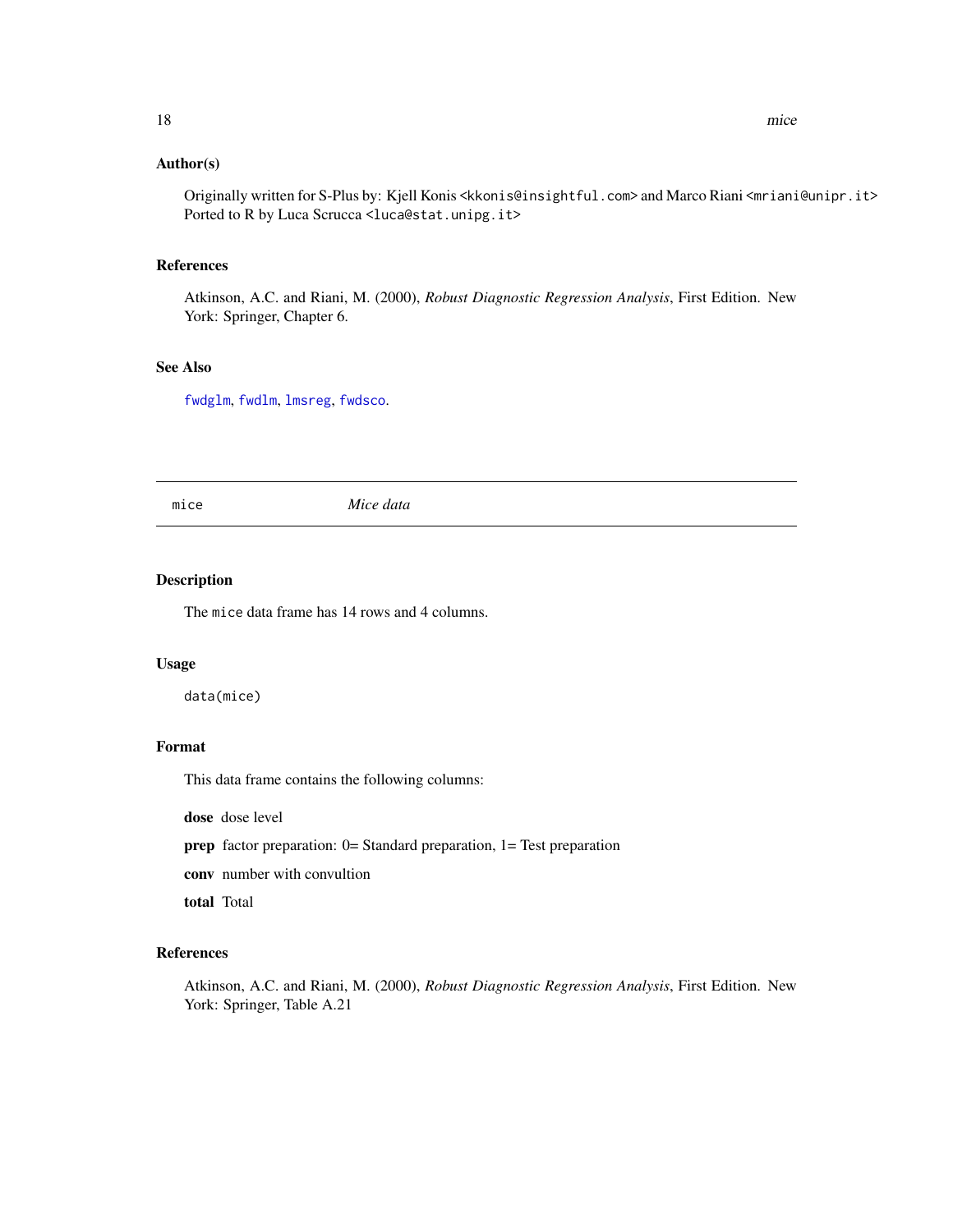<span id="page-18-0"></span>

Radioactivity versus molar concentration of nifedipene The molar data frame has 15 rows and 2 columns.

## Usage

data(molar)

## Format

This data frame contains the following columns:

- x log10(NIF concentration)
- y Total counts for  $5 \times 10^-10$  Molar NTD additive

#### References

Atkinson, A.C. and Riani, M. (2000), *Robust Diagnostic Regression Analysis*, First Edition. New York: Springer, Table A.1

mussels *Mussels data*

#### Description

The mussels data frame has 82 rows and 5 columns.

## Usage

data(mussels)

#### Format

This data frame contains the following columns:

W width

- H height
- L length
- S shell mass

M mass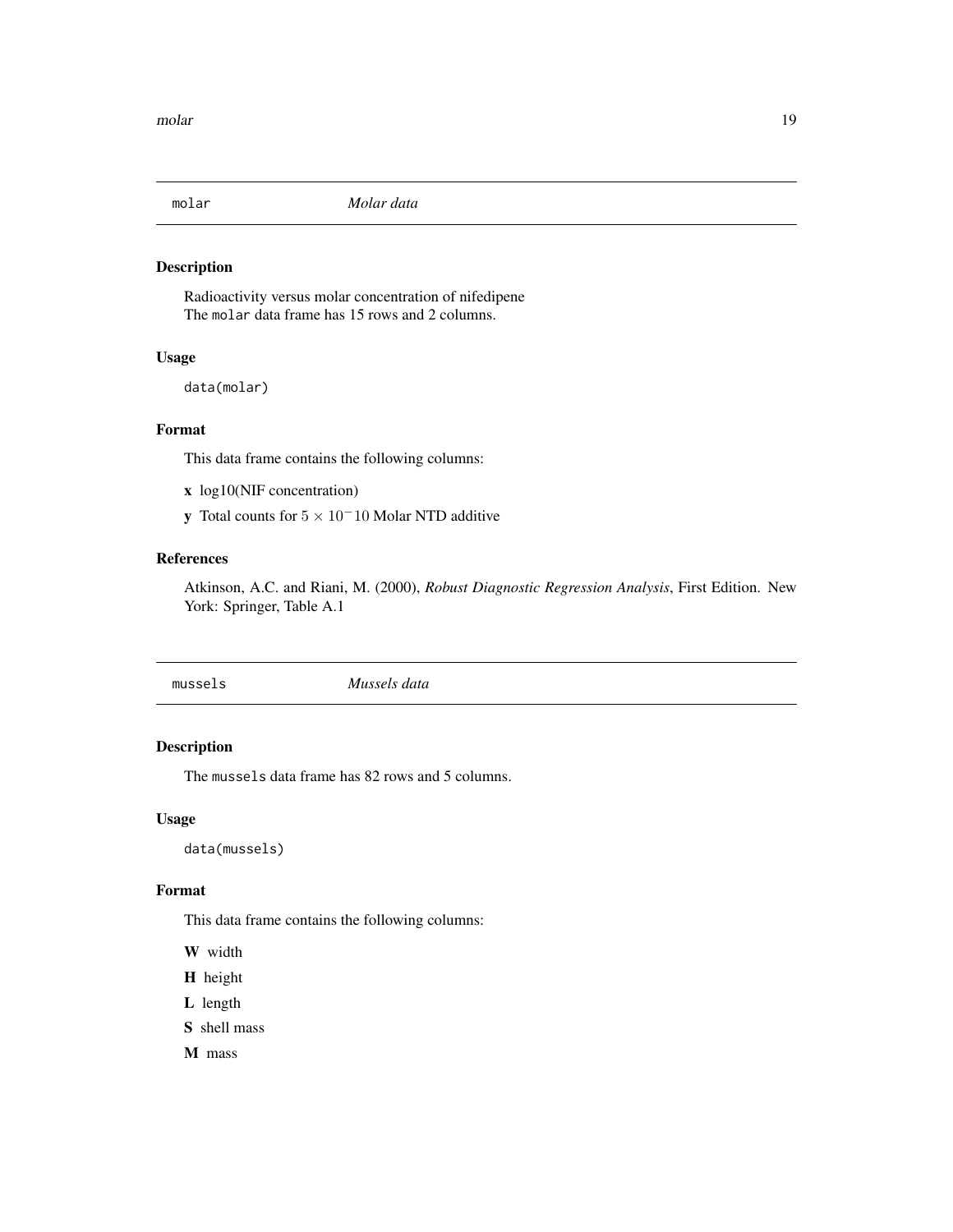## <span id="page-19-0"></span>References

Atkinson, A.C. and Riani, M. (2000), *Robust Diagnostic Regression Analysis*, First Edition. New York: Springer, Table A.9

ozone *Ozone data*

## Description

Ozone concentration at Upland, CA. The ozone data frame has 80 rows and 9 columns.

## Usage

data(ozone)

#### Format

This data frame contains the following columns:

- x1 a numeric vector
- x2 a numeric vector
- x3 a numeric vector
- x4 a numeric vector
- x5 a numeric vector
- x6 a numeric vector
- x7 a numeric vector
- x8 a numeric vector
- y Ozone concentration (ppm)

## References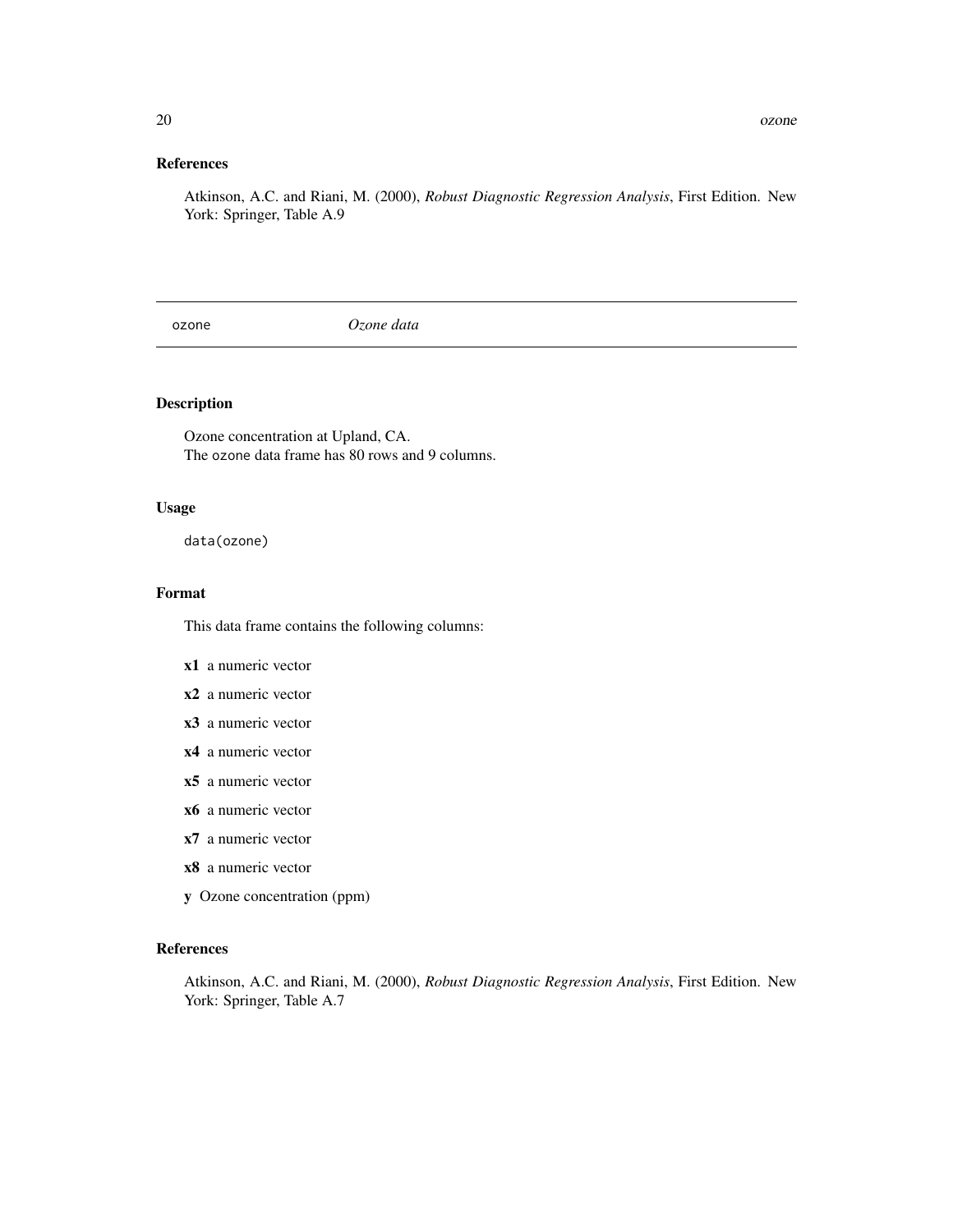<span id="page-20-1"></span><span id="page-20-0"></span>

This function plots the results of a forward search analysis in generalized linear models.

## Usage

```
## S3 method for class 'fwdglm'
plot(x, which.plots = 1:11, squared = FALSE, scaled = FALSE,ylim = NULL, xlim = NULL, th.Res = 4, th.Lev = 0.25, sig.Tst =2.58,
     sig.score = 1.96, plot.pf = FALSE, labels.in.plot = TRUE, ...)
```
#### Arguments

| X           | a "fwdglm" object.                                                                                                                                       |  |
|-------------|----------------------------------------------------------------------------------------------------------------------------------------------------------|--|
| which.plots | select which plots to draw, by default all. Each graph is addressed by an integer:                                                                       |  |
|             | 1. deviance residuals                                                                                                                                    |  |
|             | 2. leverages                                                                                                                                             |  |
|             | 3. maximum deviance residuals                                                                                                                            |  |
|             | 4. minimum deviance residuals                                                                                                                            |  |
|             | 5. coefficients                                                                                                                                          |  |
|             | 6. t statistics, i.e. coef.est/SE(coef.est)                                                                                                              |  |
|             | 7. likelihood matrix: deviance, deviance explained, pseudo R-squared, disper-<br>sion parameter                                                          |  |
|             | 8. score statistic for the goodness of link test                                                                                                         |  |
|             | 9. forward Cook's distances                                                                                                                              |  |
|             | 10. modified forward Cook's distances                                                                                                                    |  |
|             | 11. weights used at each step of the forward search for the units included                                                                               |  |
| squared     | logical, if TRUE plots squared deviance residuals.                                                                                                       |  |
| scaled      | logical, if TRUE plots scaled coefficient estimates.                                                                                                     |  |
| ylim        | a two component vector for the min and max of the y axis.                                                                                                |  |
| xlim        | a two component vector for the min and max of the x axis.                                                                                                |  |
| th.Res      | numerical, a threshold for labelling the residuals.                                                                                                      |  |
| th.Lev      | numerical, a threshold for labelling the leverages.                                                                                                      |  |
| sig.Tst     | numerical, a value used to draw the confidence interval on the plot of the t statis-<br>tics.                                                            |  |
| sig.score   | numerical, a value used to draw the confidence interval on the plot of the score<br>test statistic.                                                      |  |
| plot.pf     | logical, in case of binary response if TRUE graphs contain all the step of the<br>forward search, otherwise only those in which there is no perfect fit. |  |
|             | labels. in. plot logical, if TRUE units are labelled in the plots when required.                                                                         |  |
| $\cdots$    | further arguments passed to or from other methods.                                                                                                       |  |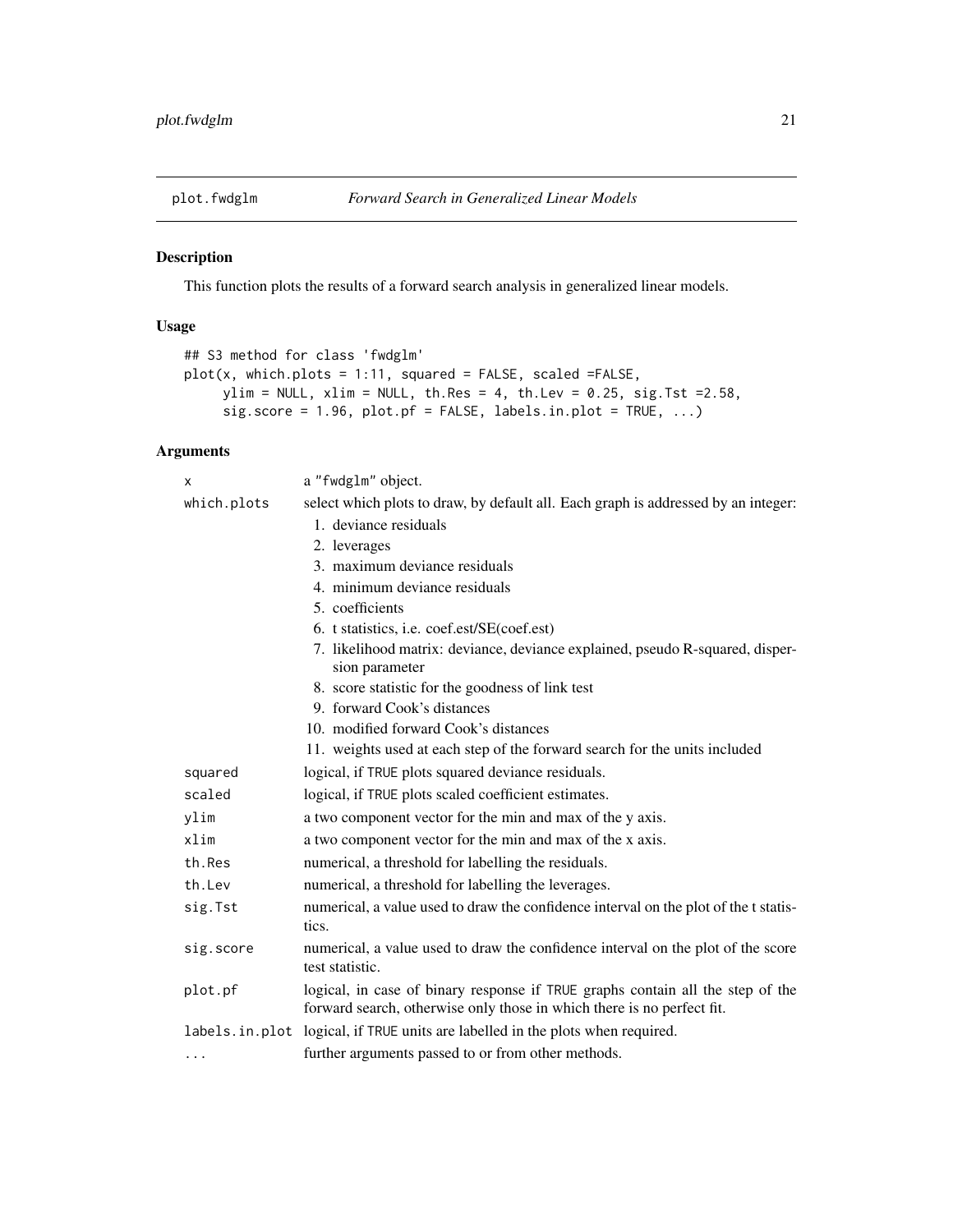#### <span id="page-21-0"></span>Author(s)

Originally written for S-Plus by: Kjell Konis <kkonis@insightful.com> and Marco Riani <mriani@unipr.it> Ported to R by Luca Scrucca <luca@stat.unipg.it>

#### References

Atkinson, A.C. and Riani, M. (2000), *Robust Diagnostic Regression Analysis*, First Edition. New York: Springer, Chapter 6.

## See Also

[fwdglm](#page-8-1), [fwdlm](#page-10-1), [fwdsco](#page-12-1).

## Examples

```
## Not run:
data(cellular)
mod \leq fwdglm(y \sim as.factor(TNF) + as.factor(IFN), data=cellular,
              family=poisson(log), nsamp=200)
summary(mod)
plot(mod)
```
## End(Not run)

<span id="page-21-1"></span>plot.fwdlm *Forward Search in Linear Regression*

#### Description

This function plots the results of a forward search analysis in linear regression models.

#### Usage

```
## S3 method for class 'fwdlm'
plot(x, which.plots = 1:10, squared = FALSE, scaled = TRUE,ylim = NULL, xlim = NULL, th Res = 2, th. Lev = 0.25, sig. Tst = 2.58,
     labels.in.plot = TRUE, ...)
```
#### Arguments

| $\mathsf{x}$ | a "fwdlm" object.                                                                  |
|--------------|------------------------------------------------------------------------------------|
| which.plots  | select which plots to draw, by default all. Each graph is addressed by an integer: |
|              | 1. scaled residuals                                                                |
|              | 2. leverages                                                                       |
|              | 3. maximum studentized residuals                                                   |
|              | 4. minimum deletion residuals                                                      |
|              |                                                                                    |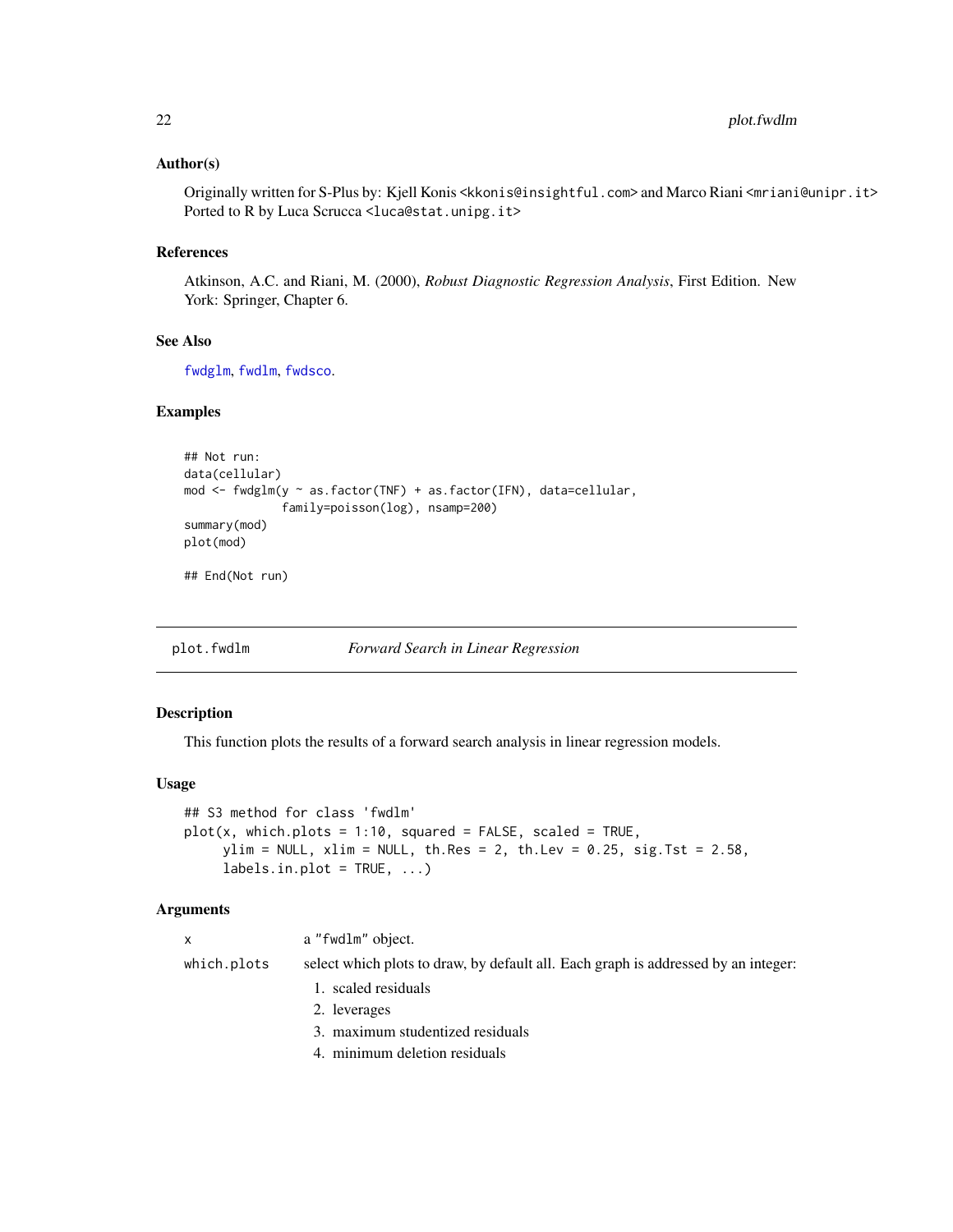## plot.fwdlm 23

|         | 5. coefficients                                                                                                                |
|---------|--------------------------------------------------------------------------------------------------------------------------------|
|         | 6. statistics                                                                                                                  |
|         | 7. forward Cook's distances                                                                                                    |
|         | 8. modified forward Cook's distances                                                                                           |
|         | 9. $S^2$ values                                                                                                                |
|         | 10. $R^2$ values                                                                                                               |
| squared | logical, if TRUE plots squared residuals.                                                                                      |
| scaled  | logical, if TRUE plots scaled coefficient estimates.                                                                           |
| ylim    | a two component vector for the min and max of the y axis.                                                                      |
| xlim    | a two component vector for the min and max of the x axis.                                                                      |
| th.Res  | numerical, a threshold for labelling the residuals.                                                                            |
| th.Lev  | numerical, a threshold for labelling the leverages.                                                                            |
| sig.Tst | numerical, a value (on the scale of the t statistics) used to draw the confidence<br>interval on the plot of the t statistics. |
|         | labels. in. plot logical, if TRUE units are labelled in the plots when required.                                               |
| .       | further arguments passed to or from other methods.                                                                             |

## Author(s)

Originally written for S-Plus by: Kjell Konis <kkonis@insightful.com> and Marco Riani <mriani@unipr.it> Ported to R by Luca Scrucca <luca@stat.unipg.it>

## References

Atkinson, A.C. and Riani, M. (2000), *Robust Diagnostic Regression Analysis*, First Edition. New York: Springer, Chapters 2-3.

## See Also

[fwdlm](#page-10-1), [fwdsco](#page-12-1), [fwdglm](#page-8-1).

## Examples

```
library(MASS)
data(forbes)
plot(forbes)
mod <- fwdlm(100*log10(pres) ~ bp, data=forbes)
summary(mod)
## Not run: plot(mod)
```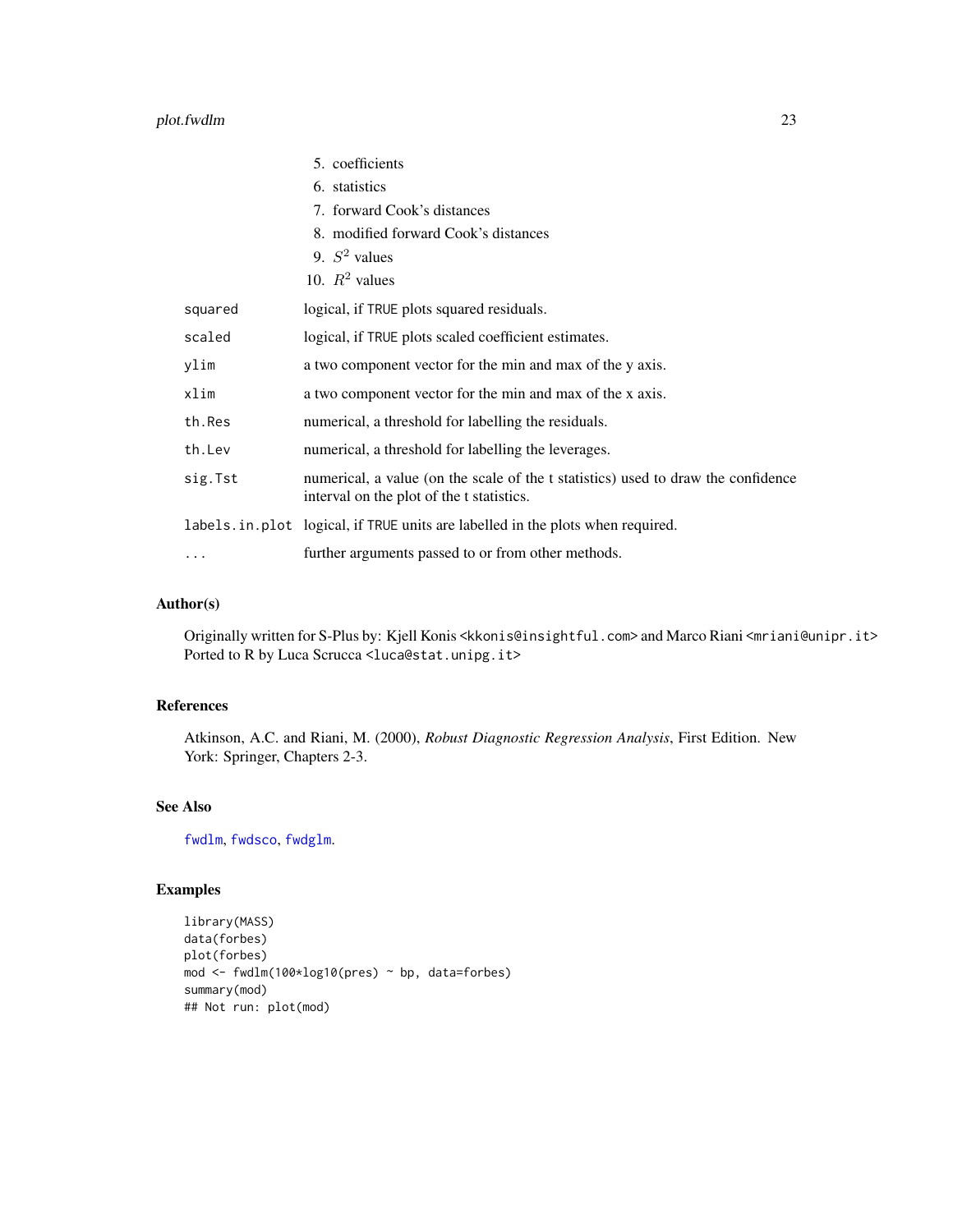<span id="page-23-1"></span><span id="page-23-0"></span>

This function plots the results of a forward search analysis for Box-Cox transformation of response in linear regression models.

#### Usage

```
## S3 method for class 'fwdsco'
plot(x, plot.Sco = TRUE, plot.Lik = FALSE, th.Sco = 2.58,plot.mle = TRUE, ylim = NULL, xlim = NULL, ...
```
## Arguments

| $\mathsf{x}$ | a "fwdsco" object.                                                                                                                              |
|--------------|-------------------------------------------------------------------------------------------------------------------------------------------------|
| plot.Sco     | logical, if TRUE plots the score test statistic at each step of the forward search for<br>each lambda value.                                    |
| plot.Lik     | logical, if TRUE plots the likelihood value at each step of the forward search for<br>each lambda value.                                        |
| th.Sco       | numerical, a value used to draw the confidence interval on the plot of the score<br>test statistic.                                             |
| plot.mle     | logical, if TRUE adds a point at the maximum likelihood value for the transfor-<br>mation computed in the final step, i.e. on the full dataset. |
| ylim         | a two component vector for the min and max of the y axis.                                                                                       |
| xlim         | a two component vector for the min and max of the x axis.                                                                                       |
| $\ddots$     | further arguments passed to or from other methods.                                                                                              |

## Author(s)

Originally written for S-Plus by: Kjell Konis <kkonis@insightful.com> and Marco Riani <mriani@unipr.it> Ported to R by Luca Scrucca <luca@stat.unipg.it>

## References

Atkinson, A.C. and Riani, M. (2000), *Robust Diagnostic Regression Analysis*, First Edition. New York: Springer, Chapters 2-3.

#### See Also

[fwdsco](#page-12-1), [fwdlm](#page-10-1), [fwdglm](#page-8-1).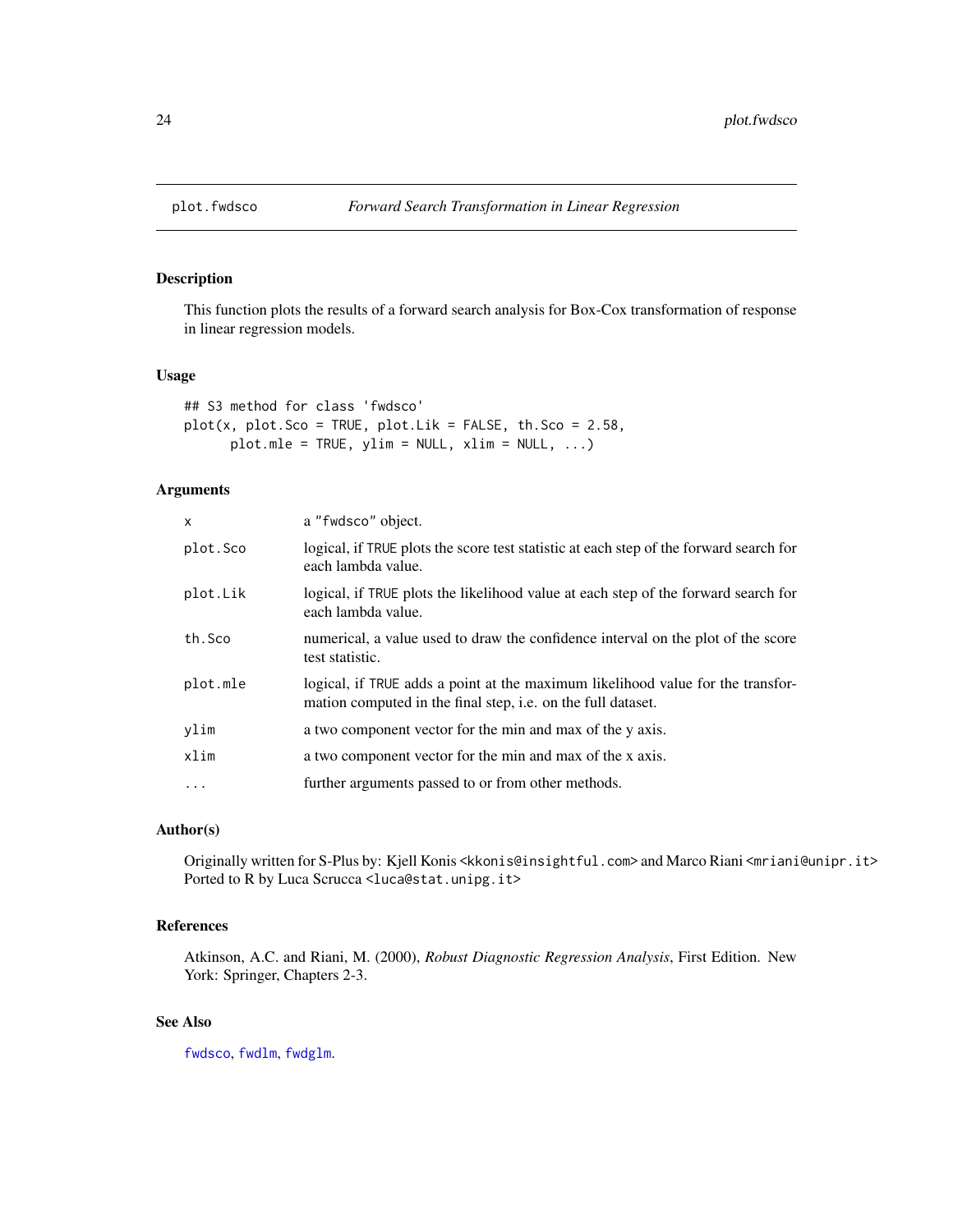#### <span id="page-24-0"></span>poison and 25 and 25 and 26 and 26 and 26 and 26 and 26 and 26 and 26 and 26 and 26 and 26 and 26 and 26 and 26

#### Examples

```
## Not run:
data(wool)
mod \le fwdsco(y \sim x1 + x2 + x3, data = wool)
plot(mod, plot.mle=FALSE)
plot(mod, plot.Sco=FALSE, plot.Lik=TRUE)
## End(Not run)
```
poison *Poison data*

#### Description

Box and Cox poison data. Survival times in 10 hour units of animals in a  $3 \times 4$  factorial experiment. The poison data frame has 48 rows and 3 columns.

## Usage

data(poison)

#### Format

This data frame contains the following columns:

time a numeric vector

poison a factor

treat a factor with levels: A, B, C, D

#### References

Atkinson, A.C. and Riani, M. (2000), *Robust Diagnostic Regression Analysis*, First Edition. New York: Springer, Table A.8

rainfall *Rainfall data*

## Description

Toxoplasmosis data. The rainfall data frame has 34 rows and 3 columns.

#### Usage

data(rainfall)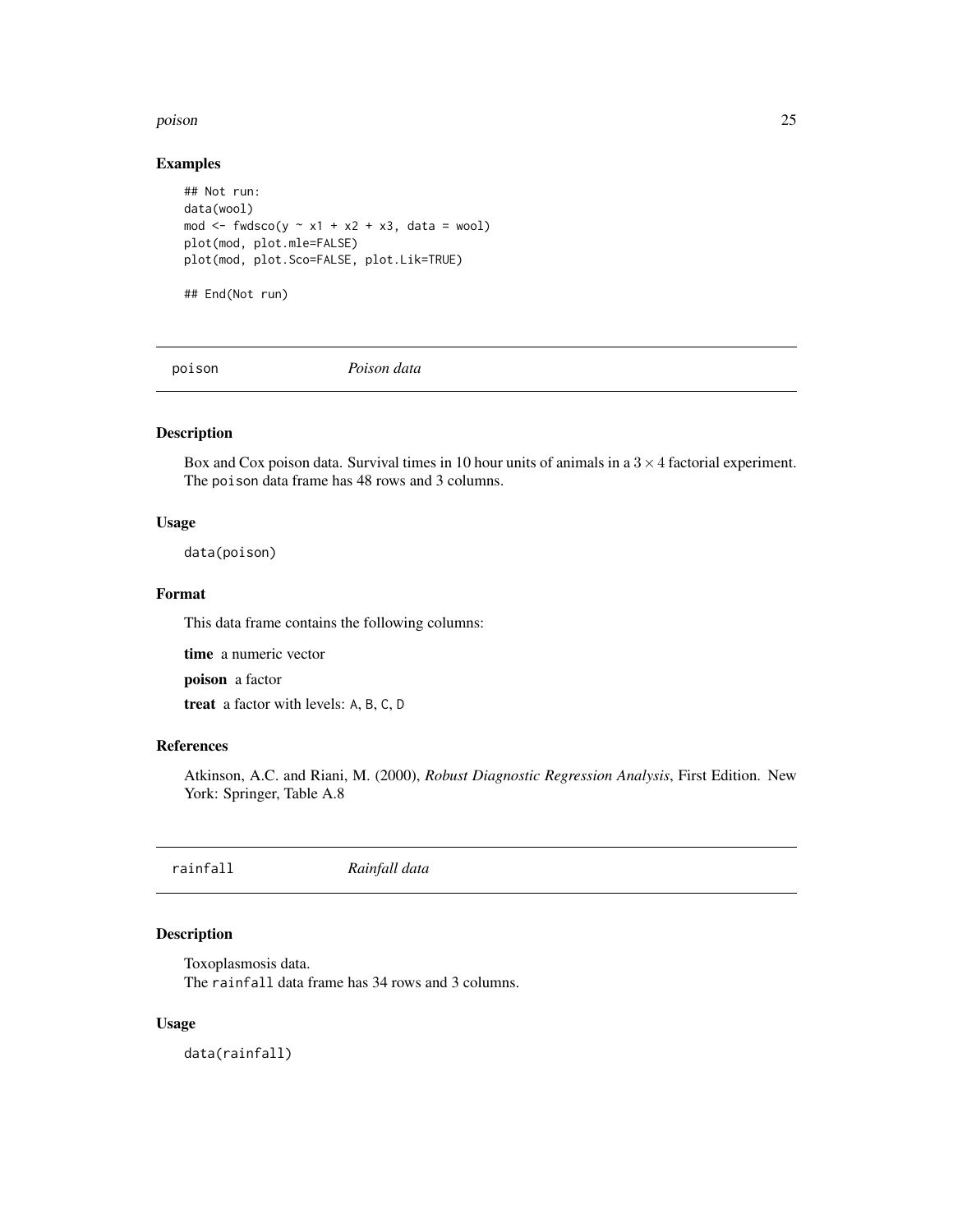26 salinity and the contract of the contract of the contract of the contract of the contract of the contract of the contract of the contract of the contract of the contract of the contract of the contract of the contract o

## Format

This data frame contains the following columns:

Rain mm of rain

Cases cases of toxoplasmosis

Total total

## References

Atkinson, A.C. and Riani, M. (2000), *Robust Diagnostic Regression Analysis*, First Edition. New York: Springer, Table A.22

salinity *Salinity data*

#### Description

The salinity data frame has 28 rows and 4 columns.

## Usage

```
data(salinity)
```
## Format

This data frame contains the following columns:

lagsalinity Lagged salinity

trend Trend

waterflow Water flow

salinity Salinity

## References

<span id="page-25-0"></span>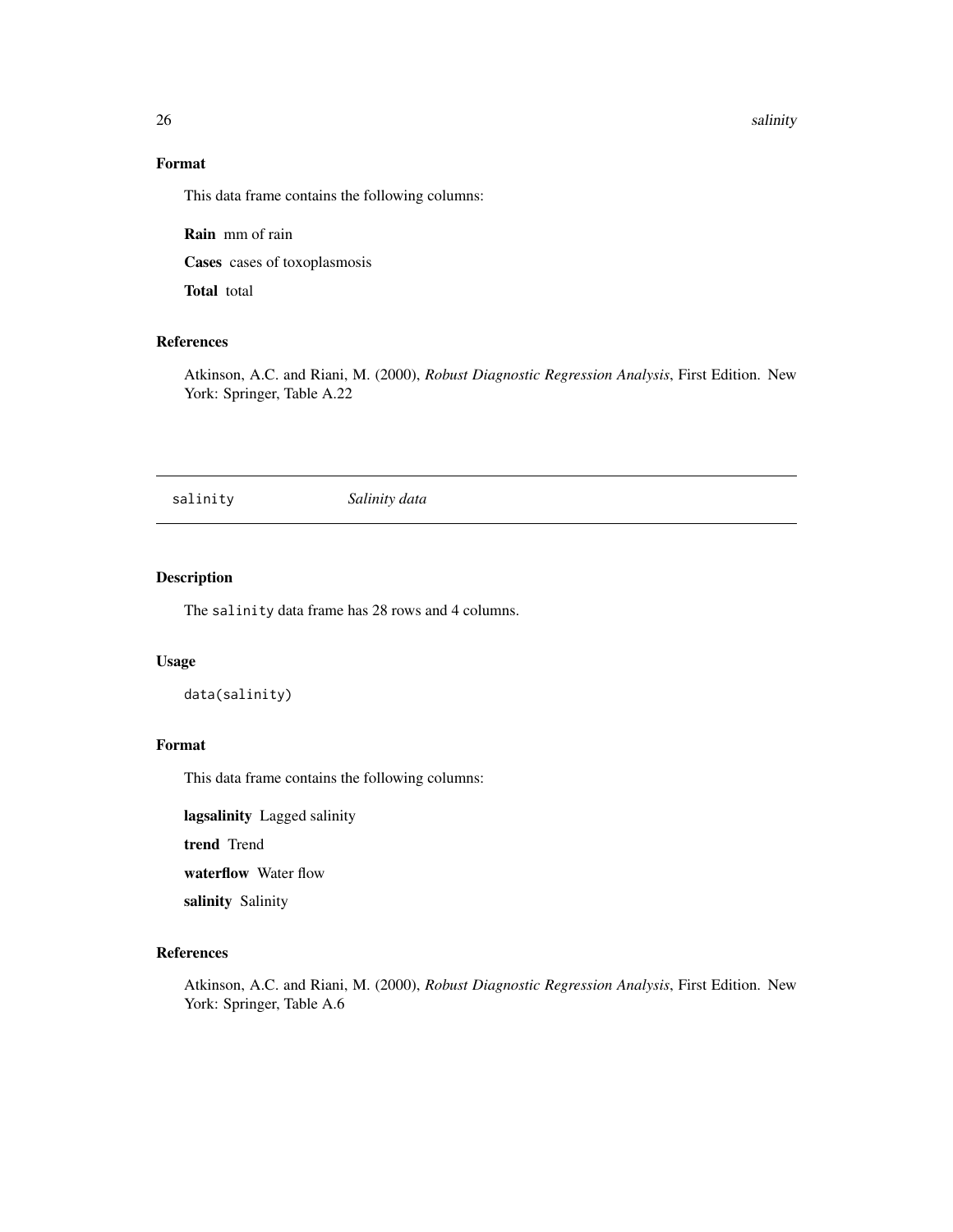Computes the score test statistic for the goodness of link test in generalized linear models.

## Usage

scglm(x, y, family, weights, beta, phi = 1, offset)

## Arguments

| $\mathsf{x}$ | a matrix or data frame containing the explanatory variables.                                                  |
|--------------|---------------------------------------------------------------------------------------------------------------|
| У            | the response: a vector of length the number of rows of x.                                                     |
| family       | a description of the error distribution and link function to be used in the model.<br>See family for details. |
| weights      | an optional vector of weights to be used in the fitting process.                                              |
| beta         | a vector of coefficients estimates                                                                            |
| phi          | the dispersion parameter                                                                                      |
| offset       | optional, a priori known component to be included in the linear predictor during<br>fitting.                  |

## Details

See pag. 200–201 of Atkinson and Riani (2000).

## Value

Return the value of the score test statistic.

## Author(s)

Originally written for S-Plus by: Kjell Konis <kkonis@insightful.com> and Marco Riani <mriani@unipr.it> Ported to R by Luca Scrucca <luca@stat.unipg.it>

## References

Atkinson, A.C. and Riani, M. (2000), *Robust Diagnostic Regression Analysis*, First Edition. New York: Springer, Chapter 6.

## See Also

[fwdglm](#page-8-1), [fwdlm](#page-10-1), [score.s](#page-27-1).

<span id="page-26-0"></span>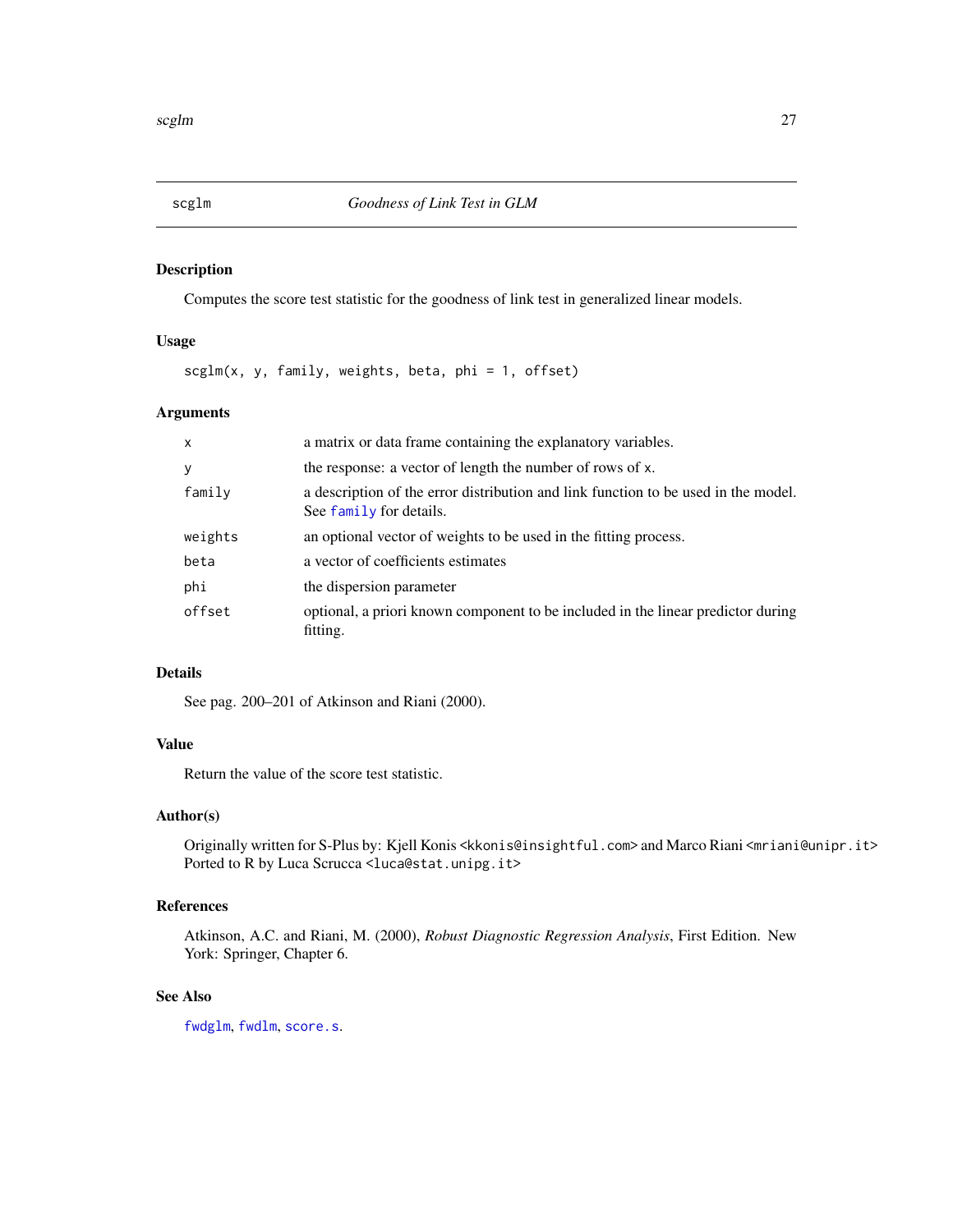<span id="page-27-1"></span><span id="page-27-0"></span>

Computes the approximate score test statistic for the Box-Cox transformation

## Usage

score.s(x, y, la, tol =  $1e-20$ ) lambda.mle(x, y, init =  $c(-2, 2)$ , tol = 1e-04)

## Arguments

| $\mathsf{x}$ | a matrix or data frame containing the explanatory variables. |
|--------------|--------------------------------------------------------------|
| <sub>y</sub> | the response: a vector of length the number of rows of x.    |
| la           | the value of the lambda parameter.                           |
| tol          | tolerance value used to check for full rank matrix.          |
| init         | range of values to search for MLE.                           |

## Details

See pag. 82–86 of Atkinson and Riani (2000).

#### Value

Return a list with two components:

| Score      | the value of the score test statistic |
|------------|---------------------------------------|
| Likelihood | the value of the likelihood           |

## Author(s)

Originally written for S-Plus by: Kjell Konis <kkonis@insightful.com> and Marco Riani <mriani@unipr.it> Ported to R by Luca Scrucca <luca@stat.unipg.it>

#### References

Atkinson, A.C. and Riani, M. (2000), *Robust Diagnostic Regression Analysis*, First Edition. New York: Springer, Chapter 4.

## See Also

[fwdsco](#page-12-1), [fwdlm](#page-10-1), [fwdglm](#page-8-1).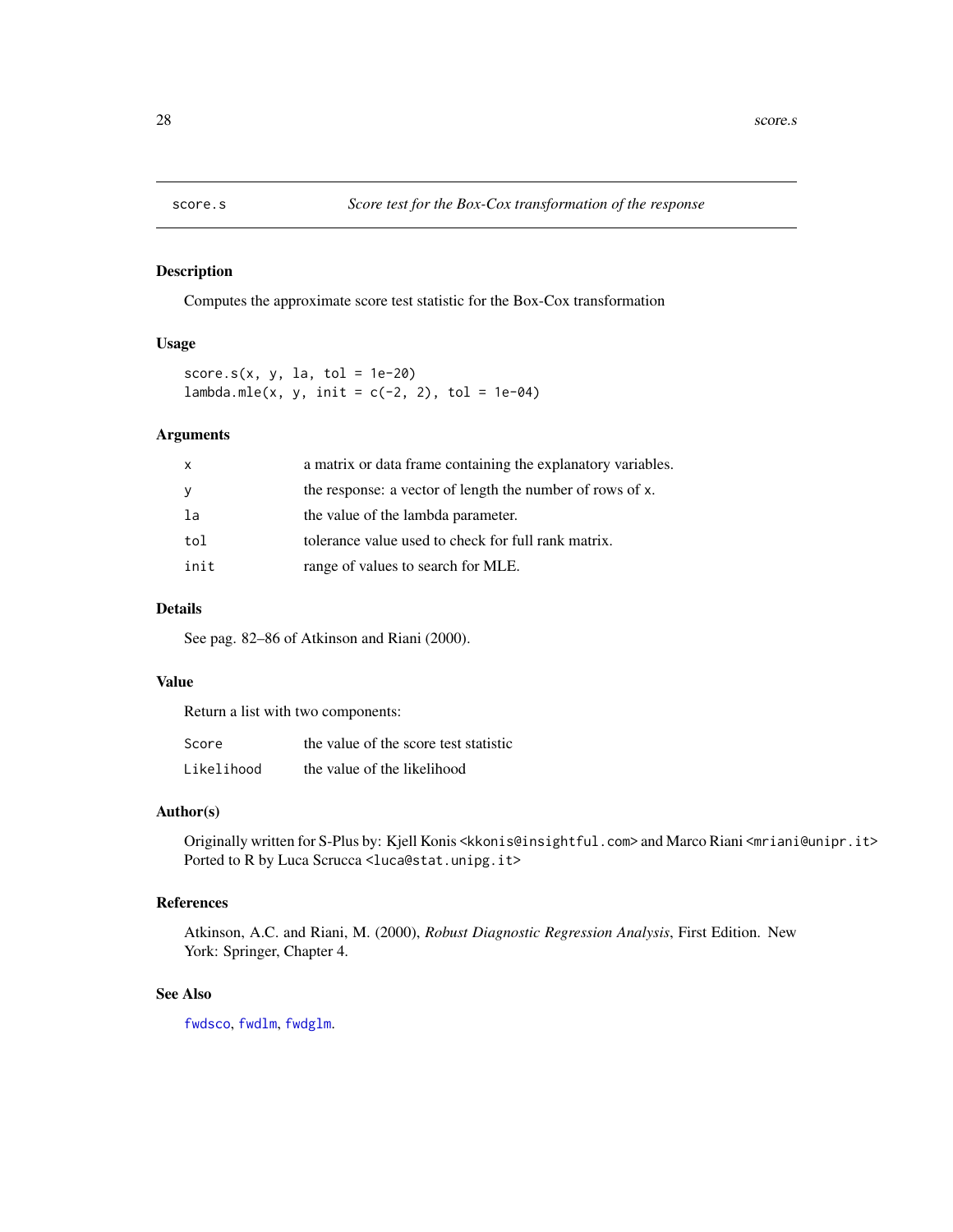<span id="page-28-0"></span>

Brownlee?s stack loss data. The stackloss data frame has 21 rows and 4 columns.

## Usage

data(stackloss)

## Format

This data frame contains the following columns:

Air Air flow Temp Cooling water inlet temperature Conc Acid concentration Loss Stack loss

#### References

Atkinson, A.C. and Riani, M. (2000), *Robust Diagnostic Regression Analysis*, First Edition. New York: Springer, Table A.5

<span id="page-28-1"></span>summary.fwdglm *Summarizing Fit of Forward Search in Generalized Linear Regression*

## Description

summary method for class "fwdglm".

#### Usage

```
## S3 method for class 'fwdglm'
summary(object, steps = "auto", remove.perfect.fit = TRUE, \dots)
```
## Arguments

| object                  | an object of class "fwdglm".                                                                     |  |
|-------------------------|--------------------------------------------------------------------------------------------------|--|
| steps                   | the number of forward steps to show.                                                             |  |
| remove.perfect.fit      |                                                                                                  |  |
|                         | logical, controlling if perfect fit steps should be removed (only apply to binary<br>responses). |  |
| $\cdot$ $\cdot$ $\cdot$ | further arguments passed to or from other methods.                                               |  |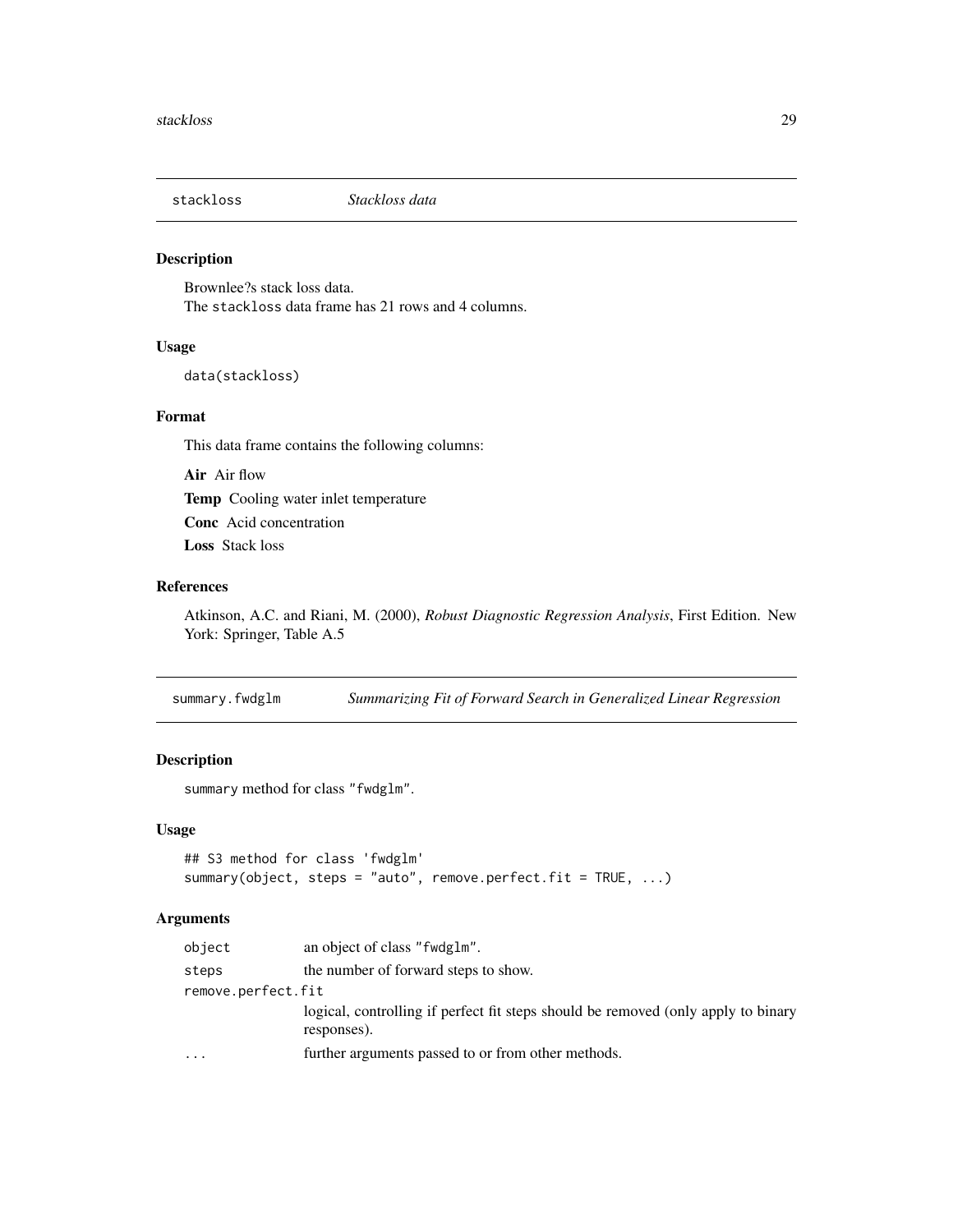#### <span id="page-29-0"></span>Author(s)

Originally written for S-Plus by: Kjell Konis <kkonis@insightful.com> and Marco Riani <mriani@unipr.it> Ported to R by Luca Scrucca <luca@stat.unipg.it>

## References

Atkinson, A.C. and Riani, M. (2000), *Robust Diagnostic Regression Analysis*, First Edition. New York: Springer, Chapter 6.

#### See Also

[fwdglm](#page-8-1).

<span id="page-29-1"></span>summary.fwdlm *Summarizing Fit of Forward Search in Linear Regression*

#### Description

summary method for class "fwdlm".

#### Usage

## S3 method for class 'fwdlm' summary(object, steps = "auto", ...)

#### Arguments

| object                  | an object of class "fwdlm".                        |
|-------------------------|----------------------------------------------------|
| steps                   | the number of forward steps to show.               |
| $\cdot$ $\cdot$ $\cdot$ | further arguments passed to or from other methods. |

#### Author(s)

Originally written for S-Plus by: Kjell Konis <kkonis@insightful.com> and Marco Riani <mriani@unipr.it> Ported to R by Luca Scrucca <luca@stat.unipg.it>

#### References

Atkinson, A.C. and Riani, M. (2000), *Robust Diagnostic Regression Analysis*, First Edition. New York: Springer, Chapters 2-3.

## See Also

[fwdlm](#page-10-1).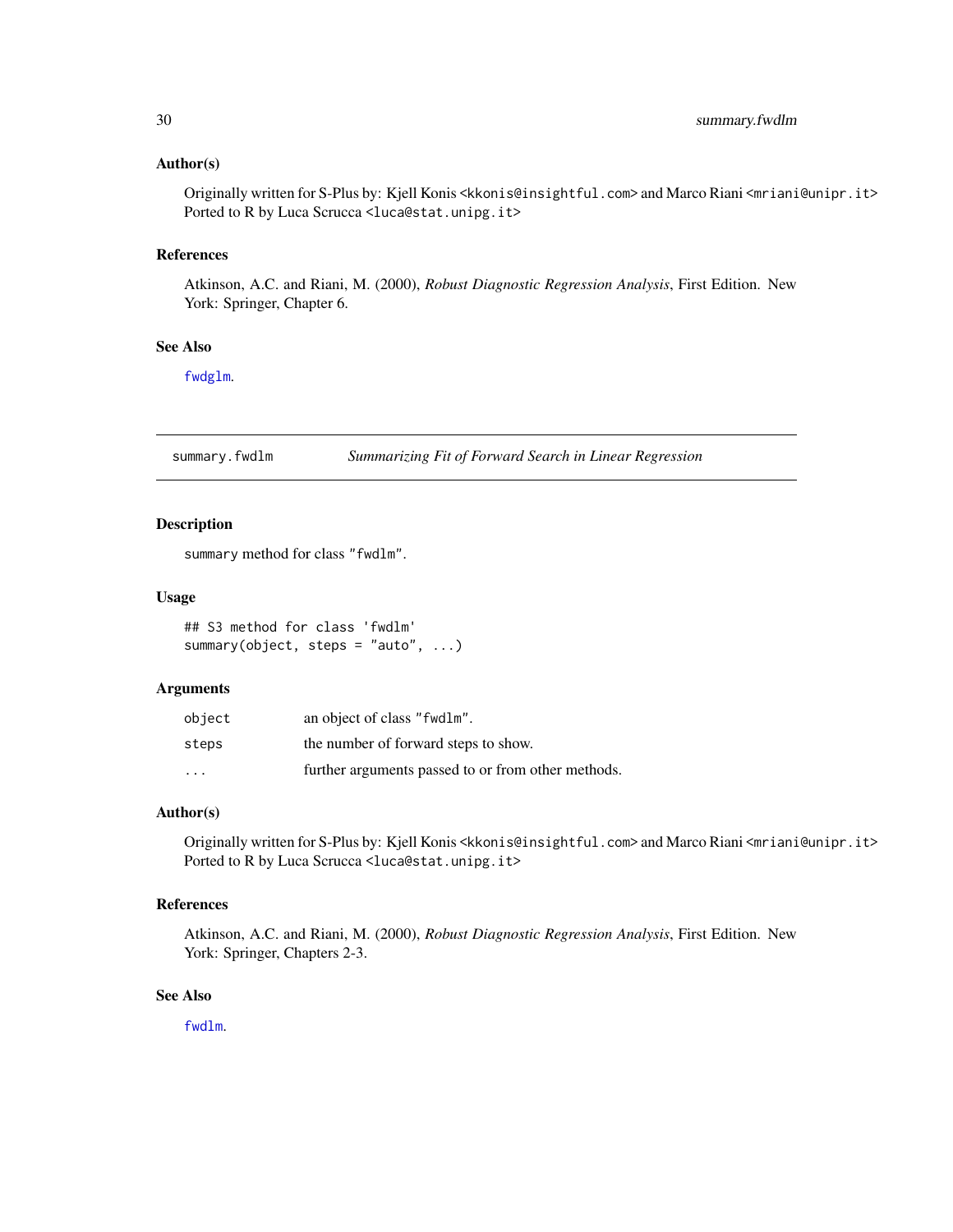<span id="page-30-1"></span><span id="page-30-0"></span>summary.fwdsco *Summarizing Fit of Forward Search Transformation in Linear Regression*

## Description

summary method for class "fwdsco".

## Usage

```
## S3 method for class 'fwdsco'
summary(object, steps = "auto", lambdaMLE = FALSE, ...)
```
## Arguments

| object    | an object of class "fwdsco".                                                                  |
|-----------|-----------------------------------------------------------------------------------------------|
| steps     | the number of forward steps to show.                                                          |
| lambdaMLE | logical, controlling if the MLE of lambda calculated on the full dataset must be<br>be shown. |
| $\cdot$   | further arguments passed to or from other methods.                                            |

## Author(s)

Originally written for S-Plus by: Kjell Konis <kkonis@insightful.com> and Marco Riani <mriani@unipr.it> Ported to R by Luca Scrucca <luca@stat.unipg.it>

#### References

Atkinson, A.C. and Riani, M. (2000), *Robust Diagnostic Regression Analysis*, First Edition. New York: Springer, Chapter 4.

## See Also

[fwdsco](#page-12-1).

vaso *Vaso data*

#### Description

Finney's data on vaso-contriction in the skin of the digits. The vaso data frame has 39 rows and 3 columns.

#### Usage

data(vaso)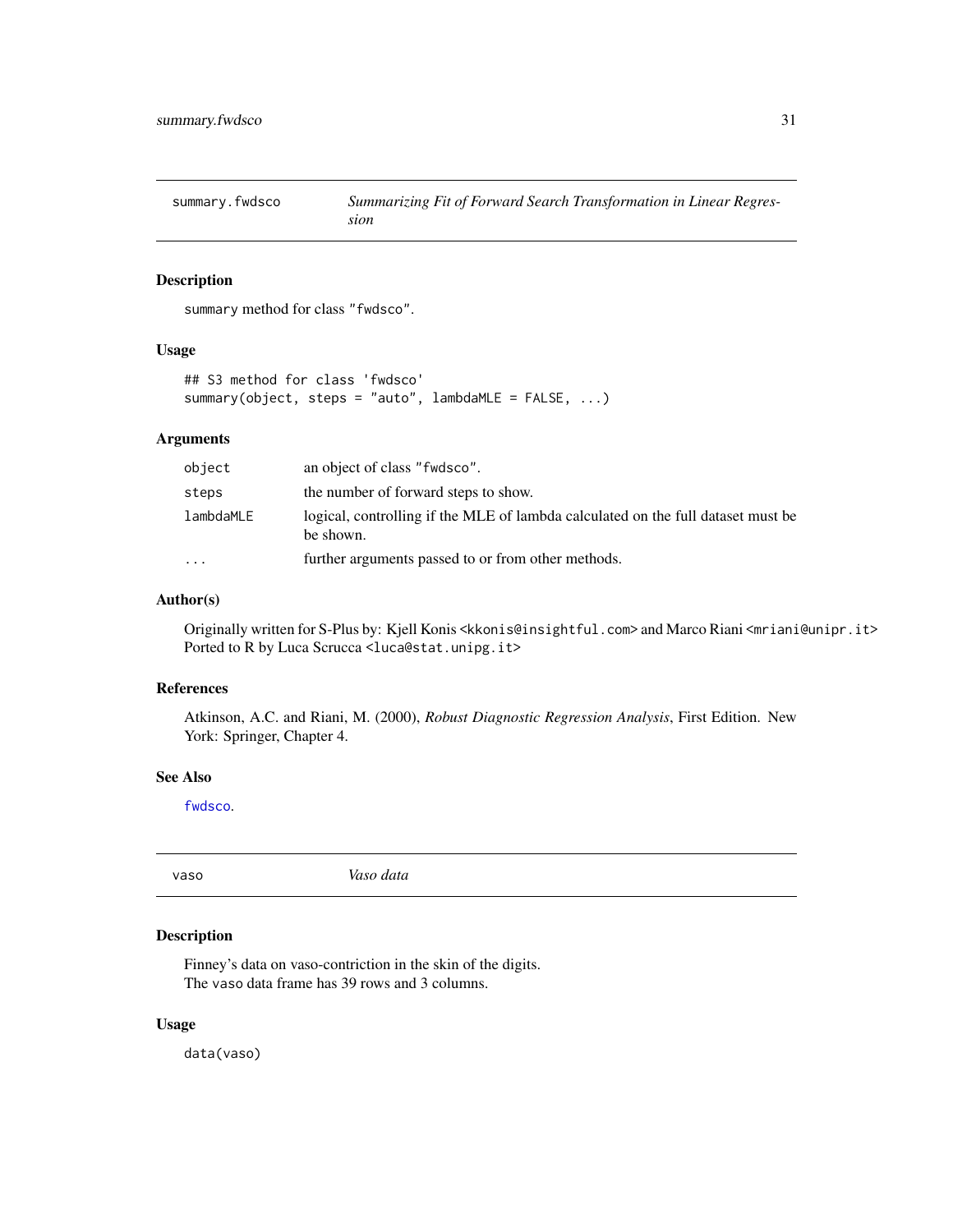## <span id="page-31-0"></span>Format

This data frame contains the following columns:

volume volume

rate rate

y response: 0= nonoccurrence, 1= occurrence

## References

Atkinson, A.C. and Riani, M. (2000), *Robust Diagnostic Regression Analysis*, First Edition. New York: Springer, Table A.23

wool *Wool data*

## Description

Number of cycles to failure of samples of worsted yarn in a 33 experiment. The wool data frame has 27 rows and 4 columns.

#### Usage

data(wool)

#### Format

This data frame contains the following columns:

 $x1$  factor levels:  $-1$ , 0, 1

x2 factor levels: -1, 0, 1

x3 factor levels: -1, 0, 1

y cycles to failure a numeric vector

#### References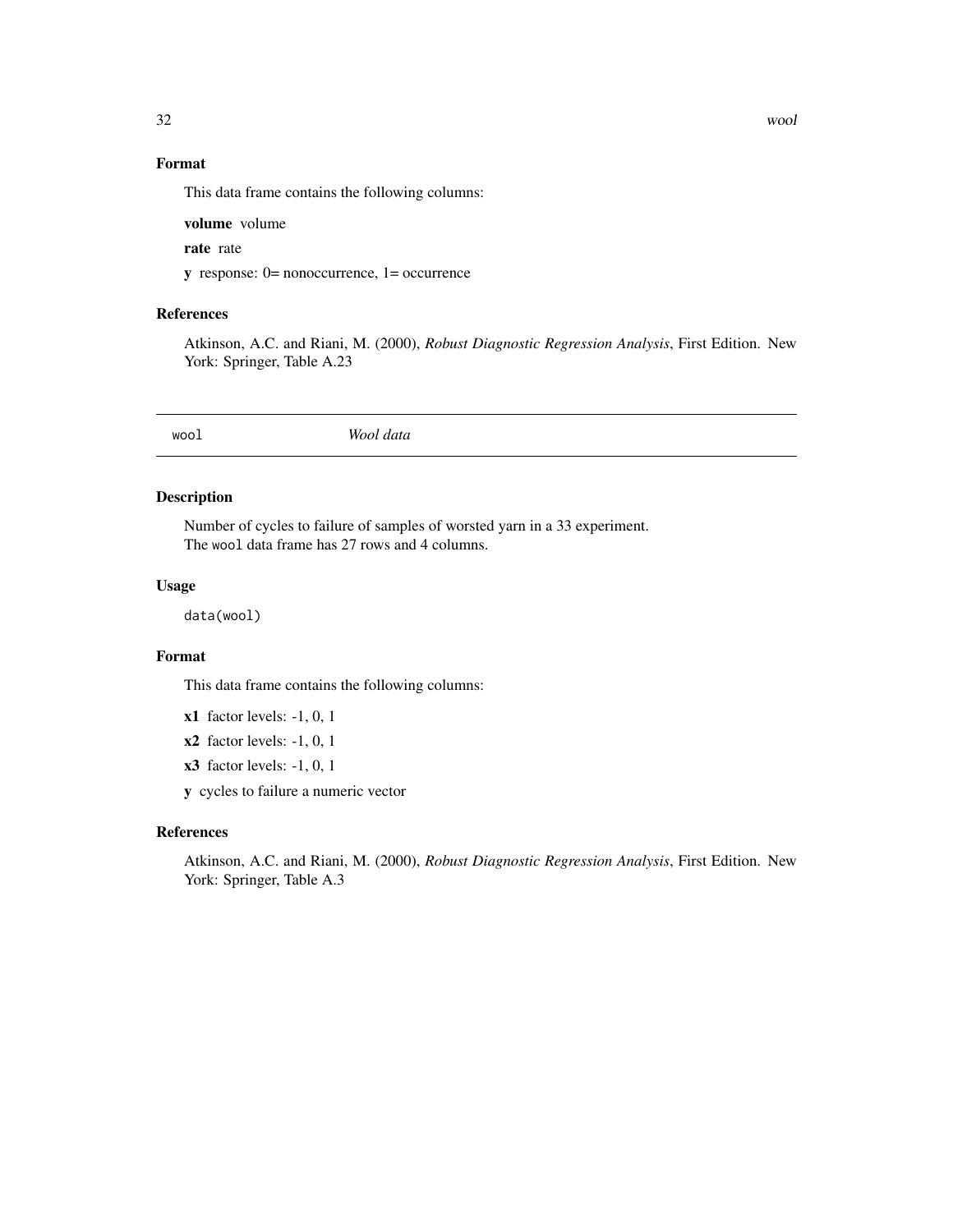# <span id="page-32-0"></span>Index

∗ datasets ar , [2](#page-1-0) bliss , [3](#page-2-0) calcium , [3](#page-2-0) carinsuk , [4](#page-3-0) carr , [4](#page-3-0) cellular , [5](#page-4-0) chapman , [6](#page-5-0) derailme , [6](#page-5-0) dialectric , [7](#page-6-0) hawkins , [14](#page-13-0) kinetics , [15](#page-14-0) lakes , [16](#page-15-0) leafpine , [16](#page-15-0) mice , [18](#page-17-0) molar , [19](#page-18-0) mussels , [19](#page-18-0) ozone, [20](#page-19-0) poison , [25](#page-24-0) rainfall , [25](#page-24-0) salinity , [26](#page-25-0) stackloss , [29](#page-28-0) vaso , [31](#page-30-0) wool , [32](#page-31-0) ∗ math fwd.combn , [8](#page-7-0) ∗ models fwdglm, [9](#page-8-0) fwdlm , [11](#page-10-0) fwdsco , [13](#page-12-0) lmsglm , [17](#page-16-0) plot.fwdglm , [21](#page-20-0) plot.fwdlm , [22](#page-21-0) plot.fwdsco , [24](#page-23-0) scglm , [27](#page-26-0) score.s, [28](#page-27-0) summary.fwdglm , [29](#page-28-0) summary.fwdlm, [30](#page-29-0) summary.fwdsco , [31](#page-30-0)

∗ regression fwdglm , [9](#page-8-0) fwdlm , [11](#page-10-0) fwdsco , [13](#page-12-0) lmsglm , [17](#page-16-0) plot.fwdglm , [21](#page-20-0) plot.fwdlm , [22](#page-21-0) plot.fwdsco , [24](#page-23-0) scglm , [27](#page-26-0) score.s , [28](#page-27-0) summary.fwdglm, [29](#page-28-0) summary.fwdlm, [30](#page-29-0) summary.fwdsco, [31](#page-30-0) ∗ robust fwdglm, [9](#page-8-0) fwdlm , [11](#page-10-0) fwdsco , [13](#page-12-0) lmsglm , [17](#page-16-0) plot.fwdglm , [21](#page-20-0) plot.fwdlm , [22](#page-21-0) plot.fwdsco , [24](#page-23-0) scglm , [27](#page-26-0) score.s, [28](#page-27-0) summary.fwdglm, [29](#page-28-0) summary.fwdlm, [30](#page-29-0) summary.fwdsco , [31](#page-30-0) ar , [2](#page-1-0) bliss , [3](#page-2-0) calcium , [3](#page-2-0) carinsuk , [4](#page-3-0) carr , [4](#page-3-0) cellular , [5](#page-4-0) chapman, [6](#page-5-0) derailme , [6](#page-5-0) dialectric , [7](#page-6-0) family , *[9](#page-8-0)* , *[27](#page-26-0)*